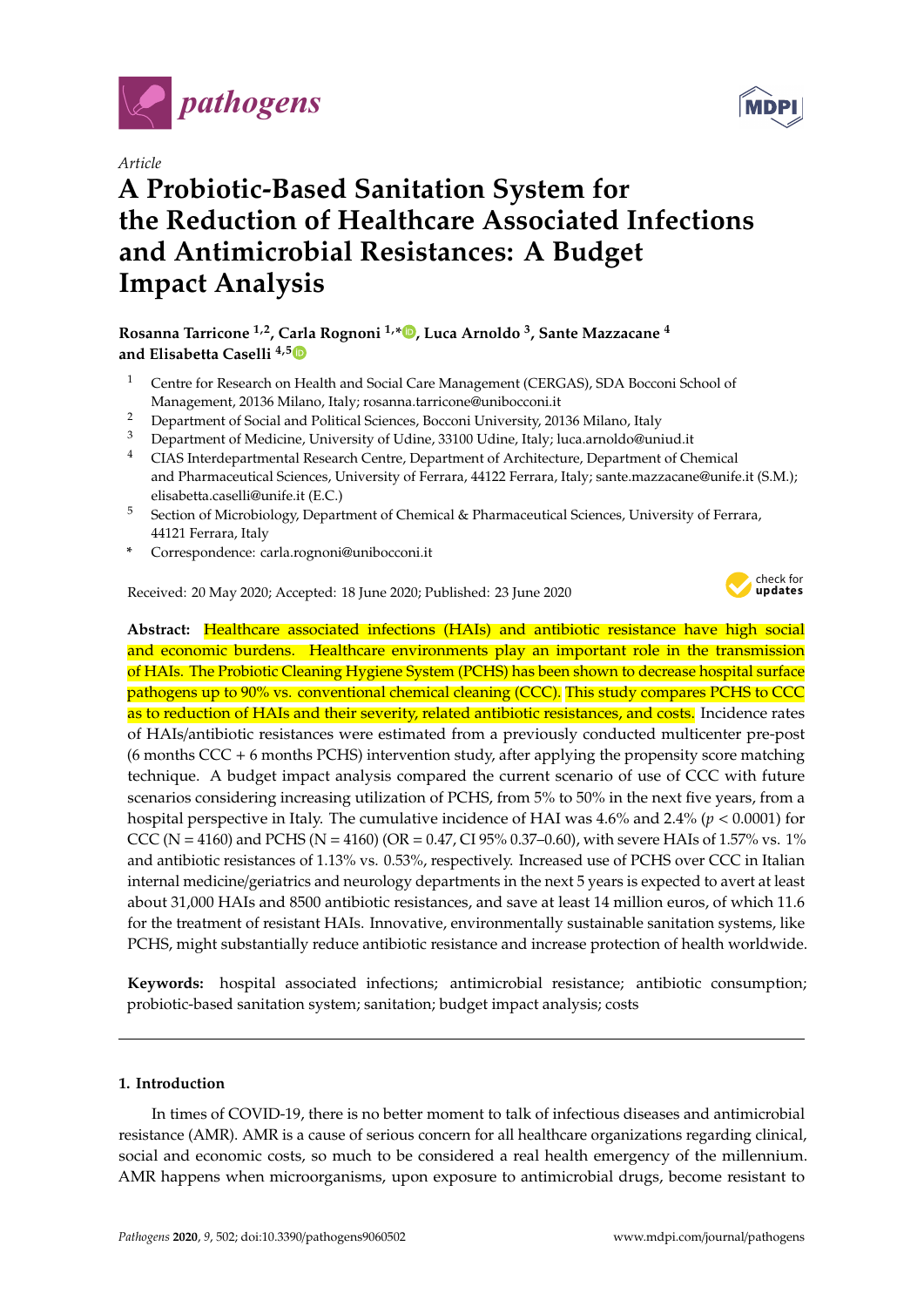them. Microorganisms that develop AMR are sometimes referred to as "superbugs". As a result, the medicines become ineffective and infections persist in the body, increasing the risk of spread to others and the risk of death [\[1\]](#page-14-0).

The Organisation for Economic Co-operation and Development (OECD) estimated that around 2.4 million people could die in Europe, North America and Australia between 2015 and 2050 due to superbug infections, and that around 1.75 million disability-adjusted life years (DALYs) will be lost unless more is done to stem antibiotic resistance [\[2\]](#page-14-1). However, there are large differences between countries, with southern European ones carrying the heaviest burden of AMR. Only in Italy, between 2015 and 2050, the OECD's model estimates 500,000 deaths and 311,000 DALYs will be lost due to AMR. More recent estimates found that 700,000 deaths each year in the world may be due to bacteria resistant to antibiotics [\[3\]](#page-14-2). In the European area, more than 670,000 infections are caused by antibiotic resistance and approximately 33,000 people die as a direct consequence of these types of infections, with over 10,000 deaths in Italy only [\[4\]](#page-14-3).

The impact of AMR on the healthcare expenditures would be equivalent to USD 1.5 billion per year for EU countries, which means that over the period 2015–2050, the total cost for these health systems would be USD 60 billion. Again, Italy has the highest cost with USD 393 million spent each year by the health system as a result of AMR spread [\[2\]](#page-14-1).

Excessive and inappropriate use of antibiotics is one of the main factors in the onset of antibiotic resistance in human pathogens. Hospital-isolated microorganisms are more resistant to antibiotics than those isolated in the community. The cause is related to the use, in this context, of a larger quantity of antimicrobial agents, which increases the probability that bacteria develop mechanisms, due to genetic mutations or gene exchange, allowing them to survive despite the presence of antibiotics [\[5\]](#page-14-4). An important consequence of antibiotic resistance is represented by difficult-to treat Healthcare Associated Infections (HAI), i.e., infections that a patient contracts during his/her hospital stay, in any care setting, which was absent at the time of admission. There is a strict correlation between AMR and HAIs which represents 75% of antibiotic-resistant infections [\[6\]](#page-14-5). HAIs affect 3.2 million patients in Europe each year, leading to about 37,000 deaths as a direct consequence, with increasing prevalent role of multi-drug resistant (MDR) pathogens [\[7,](#page-14-6)[8\]](#page-14-7). It is, however, clear that excessive use of antibiotics is not the only cause for AMR. The drivers of AMR are multifactorial and so should be the interventions, including several sectors such as human, animal and environmental health sectors in a "One Health" approach [\[9\]](#page-14-8). Simultaneous measures to improve sanitation, infection control and prevention, access to clean water, governance, and public expenditure on health-care need to be implemented to tackle antimicrobial resistance on a global scale [\[10\]](#page-14-9). Collignol et al. found that poorer infrastructure, such as poor sanitation was consistently associated with higher levels of AMR and that-for example-we would see *E. coli* resistance levels fall by 18.6% for every unit of improvement in the infrastructure index [\[10\]](#page-14-9).

Similar results are found in the OECD's analysis that shows simple measures, such as promoting hand washing and better hygiene in healthcare settings (e.g., hospitals and community), could more than halve the risk of death and decrease the health burden of AMR [\[2\]](#page-14-1). The "hospital-based" package alone (including improved hand hygiene, stewardship programs and enhanced environmental hygiene) would reduce the burden of disease from AMR by 85%, produce savings of USD 4.1 per capita per year, avert around 1.3 million DALYs and 55,000 life years saved across the 33 countries included.

In current times, the role of cleaning in hospital settings for managing HAIs and, more in general, for reducing infectious transmission, is of paramount importance. Traditional cleaning based on chemical substances are notoriously of limited efficiency in decontamination [\[11\]](#page-14-10) as it fails to prevent recontamination [\[12\]](#page-14-11); furthermore, chemical disinfection has a high environmental impact and can contribute to the selection of resistant pathogens [\[13,](#page-14-12)[14\]](#page-14-13).

New approaches have been proposed, including disinfectants, steam, automated dispersal systems, and antimicrobial surfaces [\[13\]](#page-14-12), but there are a few studies that focus on the impact of enhanced or alternative cleaning practices in the routine situation [\[15\]](#page-14-14). An intervention enhancing environmental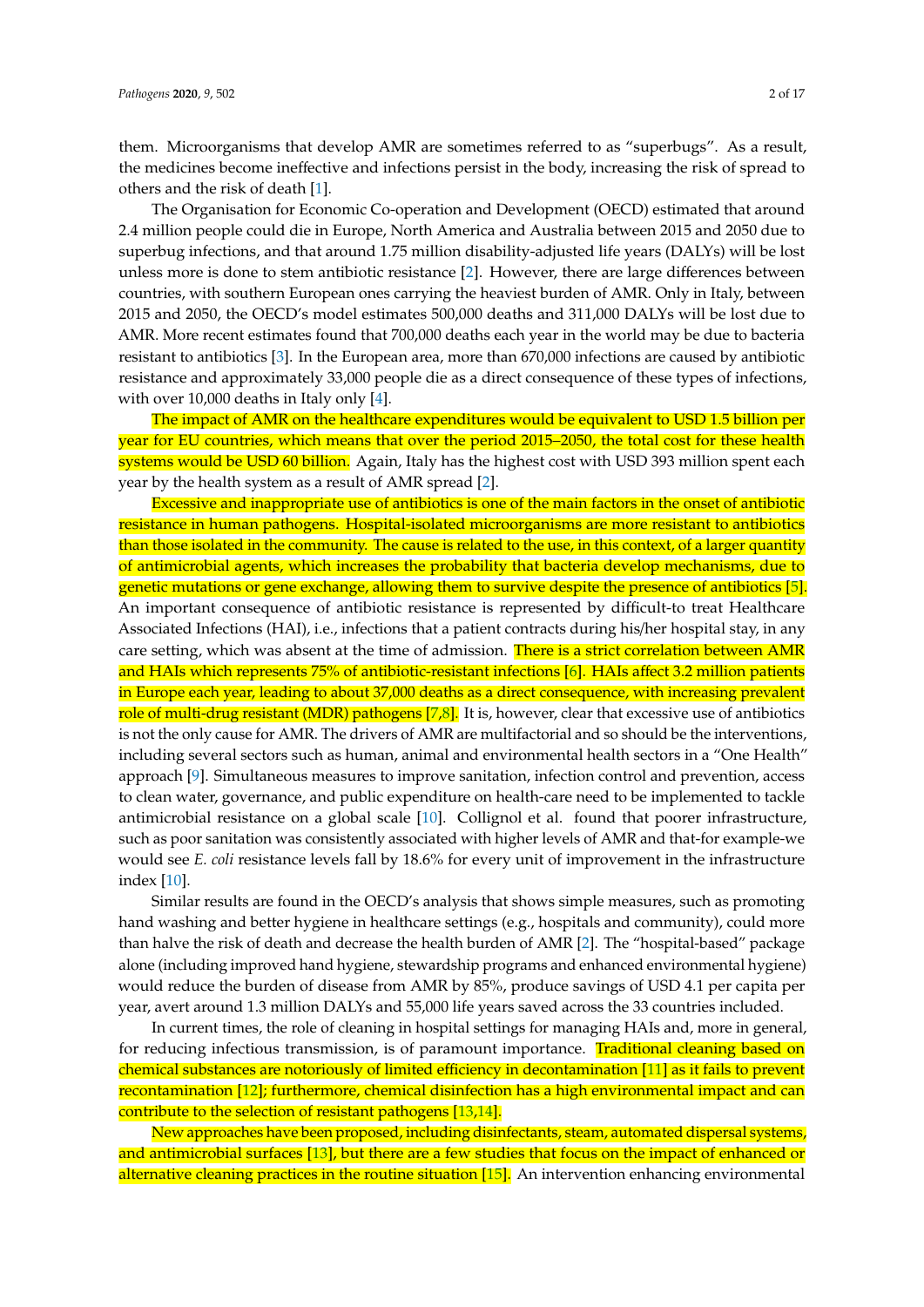hygiene entails any of the following three actions: (1) disinfectant substitution, i.e., a change from detergent to disinfectant, or to a different disinfectant assumed to have higher effectiveness against certain pathogens; (2) no-touch cleaning, i.e., use of an automated cleaning device, emitting hydrogen peroxide vapour or ultraviolet radiation, to disinfect rooms after routine cleaning; and (3) improving effectiveness of cleaning, i.e., additional cleaning time through the employment of new staff; audit, monitoring and feedback regarding cleaning practices and thoroughness; staff education as well as novel techniques of applying products, such as using disposable wipes or colour-coded cloths [\[15\]](#page-14-14). The average cost of enhanced environmental hygiene interventions was estimated at USD 30.6 per person per year, based on the components of the different types of interventions falling in one of the three categories above, and the effectiveness in reducing the AMR rates ranged between 26% and 49% [\[2\]](#page-14-1).

Among the new approaches, the Probiotic Cleaning Hygiene System (PCHS®), based on ecologically sustainable detergents containing spores of *Bacillus* probiotics, integrates different factors as a specific activation technique for biological competition, the use of specific microfiber materials (combining dusting and washing activities), certified procedures and a microbiological control. These factors guarantee standards including low microbial load and stability over time. Sanitization operations are performed in accordance with the  $PCHS<sup>®</sup>$  protocols, which involve also a specific training plan for staff based on hygiene culture in order to ensure the effectiveness of both process and results.

Experimental research has shown that the PCHS is able to steadily decrease surface pathogens up to  $90\%$  more than conventional disinfectants  $[16,17]$  $[16,17]$  without inducing the selection of drug-resistant strains, as demonstrated by molecular analyses of the entire microbiota resistome [\[17–](#page-14-16)[19\]](#page-15-0). In a multicenter study, the system showed to reduce the HAI cumulative incidence from a global 4.8% to 2.3% (OR =  $0.44$ , CI 95% 0.35–0.54) (*p* < 0.0001), compared to chemical disinfection. Moreover, the antimicrobial resistance genes harbored by surface microbes decreased up to 99%, and consistently the antimicrobial drug consumption associated with HAI onset showed a global 60.3% decrease, with a 75.4% decrease of the associated costs [\[19](#page-15-0)[,20\]](#page-15-1).

However, although current evidence on PCHS derives from a very large number of patients  $(N = 11,461)$  [\[20\]](#page-15-1), data analysis was performed by comparing the pre-PCHS and PCHS patient groups without any matching of the patients themselves, thus leading to possible bias in the results [\[19\]](#page-15-0). The present study aims at filling this gap, by comparing costs and outcomes of the PCHS method vs. conventional chemical cleaning (CCC) after matching groups of patients and measuring the impact of PCHS in terms of (i) reduction of HAIs, (ii) HAIs outcomes, (iii) antibiotic resistance rates, (iv) economic costs.

#### **2. Materials and Methods**

#### *2.1. Study Design*

A pre-post intervention study [\[20\]](#page-15-1) has been conducted from 1 January 2016 to 30 June 2017 in five Italian public hospitals (plus a control hospital) with the aim to assess HAI incidence. The study developed in two phases: a 6-month pre-intervention investigation phase, in which hospitals maintained conventional chemical cleaning (CCC) procedures based essentially on the use of chlorine-based products, and a 6-month intervention phase (PCHS), which involved the use of the PCHS system. Briefly, CCC consisted of sodium hypochlorite 0.1%, whereas PCHS eco-labeled detergent contained  $10<sup>7</sup>$  probiotics/mL and was used diluted 1:100 in water. Both CCC and PCHS were applied daily. The departments of internal medicine/geriatrics and neurology were chosen in order to have a sample of homogeneous patients for the estimation of the HAI incidence. A total of 5930 and 5531 patients were enrolled in CCC and PCHS phases, respectively.

In this study, in order to make patients in the CCC and PCHS groups comparable, we used propensity score to best account for the unavoidable selection bias [\[21](#page-15-2)[–23\]](#page-15-3). More specifically,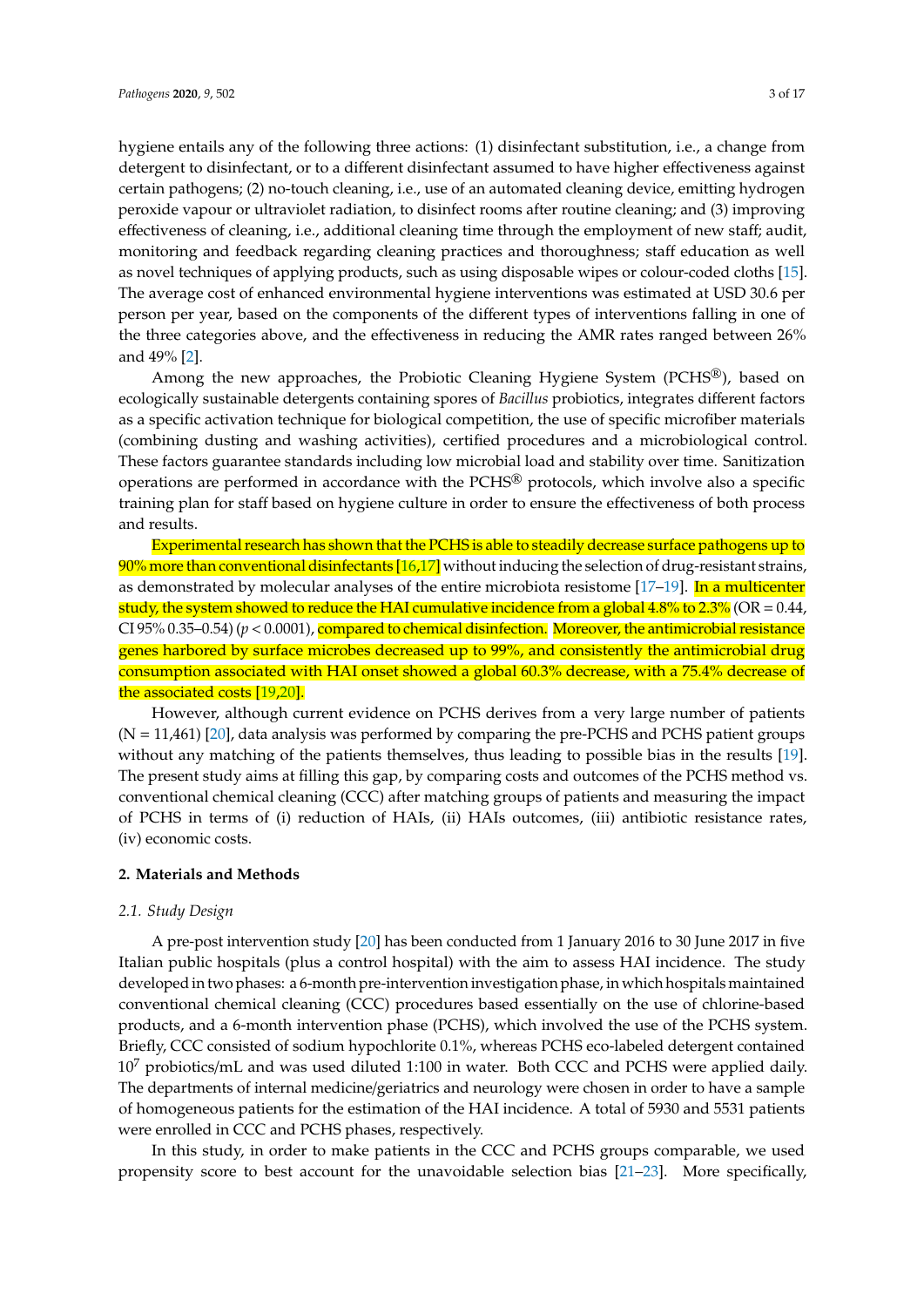a one-to-one nearest neighbor propensity score matching (PSM) procedure has been performed in order to identify the two subsets of patients. We constructed a propensity score as the logit function of the probability of being managed with PCHS or conventional cleaning procedures for a patient with specific baseline characteristics. The patients' characteristics and prognostic factors were selected by consensus among the clinicians involved in the study, with focus on parameters which reported statistically significant differences between the two groups: age (*p* = 0.0001), gender  $(p = 0.003)$ , presence of urinary catheter  $(p = 0.01)$ , self-sufficiency  $(p = 0.009)$ , presence of pressure sores  $(p = 0.00001)$ , presence of mechanical ventilation  $(p = 0.00001)$ , use of antibiotics in the last two weeks  $(p = 0.00001)$ , parenteral nutrition  $(p = 0.00001)$ , presence at admission of multi-drug resistance (MDR) organisms ( $p = 0.008$ ). The reason of hospital admission has been excluded from the set of variables used in the matching process because not deemed relevant for the analysis of HAIs. STATA 14 software

#### *2.2. Study Outcomes*

The outcomes measured in this study are: (i) number of HAIs per 1000 patient days in both CCC and PCHS periods; (ii) HAIs outcomes; (iii) consumption of drugs to treat HAIs and the related costs; (iv) identification of cases of antibiotic-resistance and estimation of their treatment costs. The cases of antibiotic-resistance have been calculated by assuming the occurrence of antibiotic-resistance when a change of therapy is performed, consistently with what assumed in previous studies in the same area [\[25–](#page-15-5)[28\]](#page-15-6). In particular, for each patient, we classified as antibiotic-resistance the cases in which the number of antibiotics administered were higher than the number of HAIs for that patient (e.g., two drugs for the management of one HAI).

and the command psmatch2 [\[24\]](#page-15-4) have been used to perform the PSM.

As regards the HAIs outcomes, these were evaluated in terms of severity of adverse events according to the Australian Incident Monitoring System (AIMS) [\[29\]](#page-15-7), which classifies adverse events according to 8 levels of severity from none to severe/fatal consequences.

Since we are aware that a careful risk assessment needs to be carried out to take this biological method into wider use avoiding potential harmful effect, the safety of PCHS use was ascertained both by assessing any potential infectious ability of PCHS *Bacillus* per se in the hospitalized patients, and by analyzing the PCHS *Bacillus* genetic features. Briefly, a microbiological surveillance was implemented in each healthcare center using PCHS, where *Bacillus* spp. are included as 'alert organisms' in the search of potential infectious microbes performed by the hospital's microbiology laboratory.

#### *2.3. Healthcare Resource Consumption and Costs*

An economic analysis has been conducted to estimate the costs (EUR, 2019) of pharmacological treatments to treat HAIs in the CCC and PCHS groups, with a subgroup analysis performed on cases of antibiotic-resistance. The cost for drug treatment was calculated starting from the daily cost per patient. Each hospital was asked to provide, for antimicrobial drugs (including antibiotics and antifungals), the daily cost per patient with standard dose, distinguishing by different routes of administration. In case of missing data for a hospital, an average cost was calculated based on data provided by the other hospitals for the same drug. Table [1](#page-4-0) shows for each drug the daily cost or the minimum and maximum values found in the different hospitals for the different routes of administration. A single value reported for a drug/route of administration means that the cost was the same for the different hospitals or that only one clinical center used it (this latter case is identified by an asterisk).

The total cost per patient was calculated by multiplying the daily cost by the duration of the treatment and summing up the costs of all different treatments administered to him.

As to the cost of the cleaning methods, it has not been estimated since they were equivalent, as emerged from public national procurement tenders awarded to PCHS provider [\[30\]](#page-15-8). Appendix [A](#page-11-0) (Table [A6\)](#page-13-0) shows the costs of traditional chemical cleaning vs. PCHS in terms of working hours, based on three types of areas and on the same sets of cleaning activities.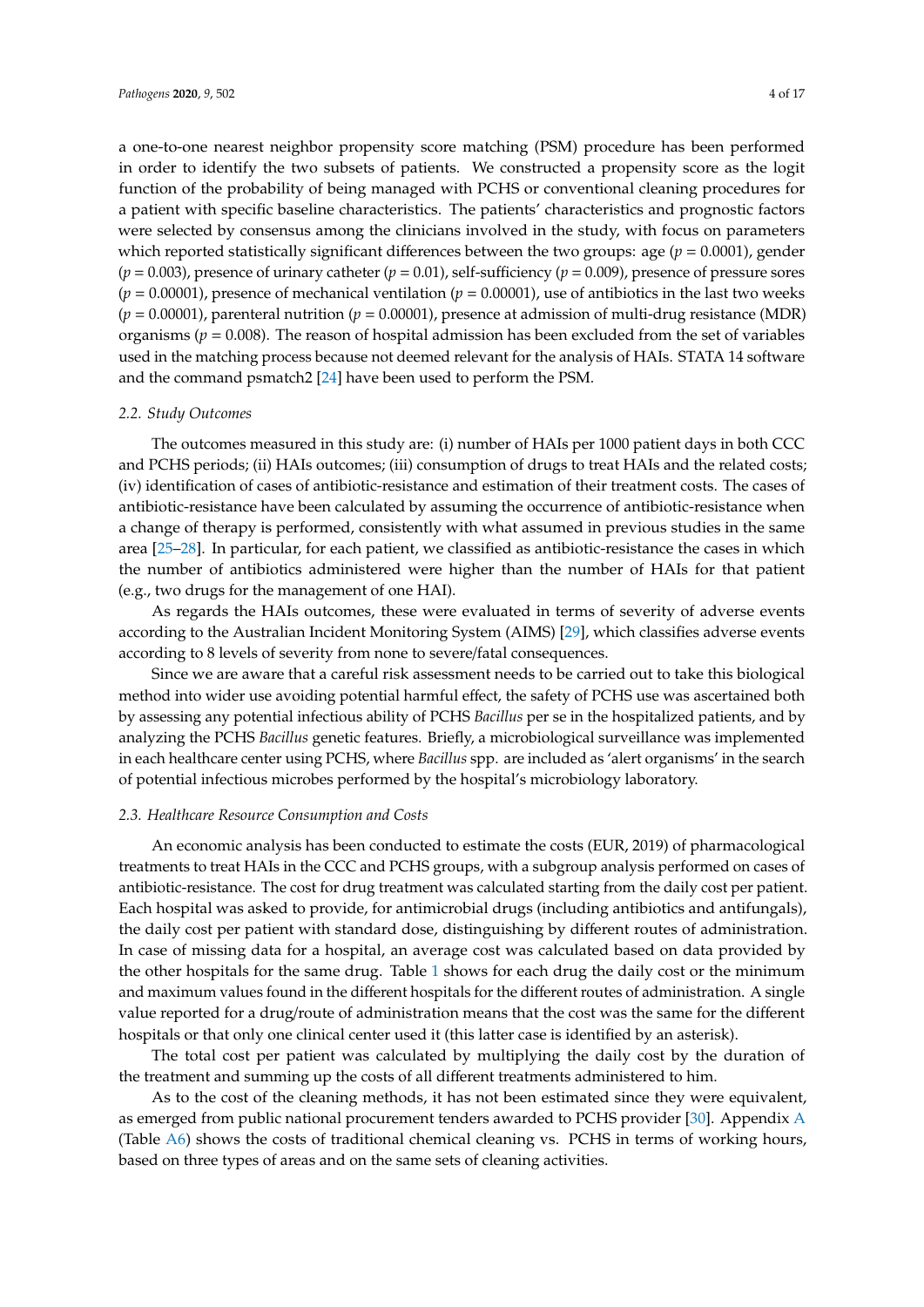Hospital length of stay was also recorded for patients in the CCC and PCHS groups and for those who developed antibiotic-resistance in order to estimate any difference in the two groups.

<span id="page-4-0"></span>

| Drug                          | Intravenous $(\epsilon)$ | Inhalation $(\epsilon)$ | Oral $(f)$    | Parenteral $(\epsilon)$ |
|-------------------------------|--------------------------|-------------------------|---------------|-------------------------|
| Ambisome*                     | 246.71                   |                         |               |                         |
| Amikacin                      | $1.2 - 3.06$             |                         |               |                         |
| Amoxicillin                   |                          |                         | $0.09 - 0.6$  |                         |
| Amoxicillin/clavulanate       | $2.58 - 5.9$             |                         | $0.05 - 0.33$ |                         |
| Ampicillin                    | 1.96-3.93                |                         | 0.99          |                         |
| Ampicillin/sulbactam          | $4.44 - 7.86$            |                         |               |                         |
| Anidulafungin*                | 354                      |                         |               |                         |
| Caspofungin*                  | 560.99                   |                         |               |                         |
| Cefixim                       |                          |                         | $1.14 - 2.01$ |                         |
| Cefotaxim                     | 1.76                     |                         |               |                         |
| Ceftazidime                   | 3.37                     |                         |               | 3.37                    |
| Ceftriaxone                   | $0.9 - 1.32$             |                         |               |                         |
| Ciprofloxacin                 | $0.11 - 3.96$            |                         | $0.11 - 0.88$ |                         |
| Clarithromycin                | 8.7                      |                         | 0.88          |                         |
| Clindamicin                   | 1.64                     |                         | 0.84          |                         |
| Colistin                      | 27                       |                         |               | 8.95                    |
| Daptomicin <sup>*</sup>       | 107.2                    |                         |               |                         |
| Fluconazole                   | $0.54 - 2$               |                         | $0.99 - 1.54$ |                         |
| Fosfomycin                    |                          |                         | $1.2 - 5.68$  |                         |
| Ganciclovir <sup>*</sup>      | 13.6                     |                         |               |                         |
| Gentamicin                    | $0.99 - 1.24$            |                         |               |                         |
| Imipenem                      | 9.24                     |                         |               |                         |
| Imipenem/cilast               | $9.4 - 13.58$            |                         |               |                         |
| Levofloxacin                  | $0.7 - 0.96$             |                         | $0.2 - 1.2$   |                         |
| Linezolid                     | 10-151.32                |                         |               |                         |
| Meropenem                     | 9.9-13.16                |                         |               |                         |
| Metronidazole                 | $0.9 - 1.8$              |                         | $0.09 - 0.23$ |                         |
| Nystatin*                     |                          |                         | 0.45          |                         |
| Oxacillin <sup>*</sup>        | 2.99                     |                         |               |                         |
| Piperacillin/tazobactam       | $4.43 - 6.6$             |                         |               |                         |
| Teicoplanin                   | 5.16-57.75               | 5.16                    |               | 36.8                    |
| Tigecycline                   | 98.27-107.8              |                         |               |                         |
| Trimethoprim/sulfamethoxazole | 13.89                    |                         | $0.14 - 0.22$ |                         |
| Vancomycin                    | $2.5 - 3.06$             |                         | $3 - 3.69$    |                         |
| Voriconazole                  | 96.72-96.72              |                         | 18.84-18.84   |                         |

**Table 1.** Daily costs or minimum-maximum range of antimicrobial drug therapies per patient.

\* Drug used to manage healthcare associated infections by a single hospital.

#### *2.4. Budget Impact Analysis*

A budget impact model has been developed in order to evaluate the expected changes in the expenditure for the Italian hospitals for the pharmacological treatment of HAIs and related drug-resistance in the hypothesis of the utilization of PCHS vs. the traditional cleaning method.

In Italy, in 2018, the annual hospital discharges related to internal medicine/geriatrics and neurology departments (i.e., the same population considered in our analysis) were about 1,288,000 [\[31\]](#page-15-9). Since the PCHS use in Italy is at the moment very limited (less than 5% of hospitals according to data provided by the manufacturer), the baseline scenario of patients' distribution between the two alternative sanitation systems considered 100% of use of CCC. The introduction of new technologies, as the PCHS, often encounters difficulties for example because organization(s) are inadequately set up for innovation or are not interested/ready for it, or are unable to negotiate a viable business model with partner organizations, or because the intended users of the technology have plausible personal (e.g., diffidence) or professional reasons to resist or reject it [\[32–](#page-15-10)[34\]](#page-15-11). For these reasons, future scenarios considered modest increasing utilization rates for PCHS of 5%, 10%, 15%, 30% and 50%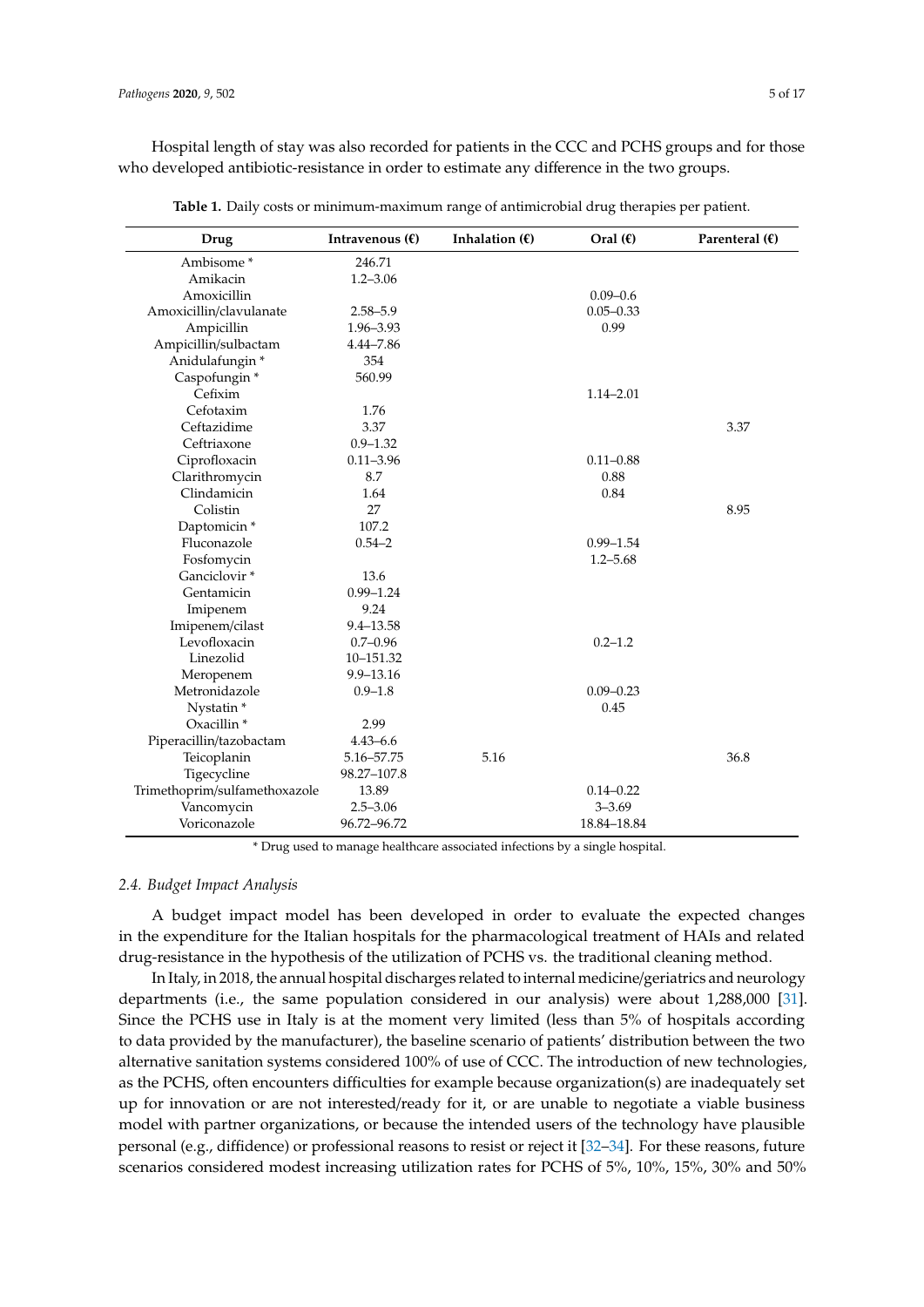over conventional cleaning procedures for the following 5-years. The model applies the variations of the market share to the incident cohort of patients (assumed constant in the years).

The costs for current and future scenarios were estimated by multiplying yearly costs of each option by the proportion of the population managed with that option and by the number of patients in the considered population, taking into account a constant cohort of incident patients. As the focus was on the expected budget at each point in time, the financial streams were presented as undiscounted costs [\[35\]](#page-15-12).

#### **3. Results**

#### *3.1. Target Population, Pharmaceutical Treatments, HAI and Antibiotic-Resistance Rates, HAIs Outcomes*

The propensity score matching was performed on 11,461 total patients included in the study [\[20\]](#page-15-1), varying the caliper radius. For values less or equal than 0.000001, the PSM yielded a sample of 8320 patients (4160 per group) with identical clinical characteristics (100% reduction bias on all the variables). Table [2](#page-5-0) shows the populations' characteristics.

<span id="page-5-0"></span>**Table 2.** Populations characteristics before and after matching (PCHS: Probiotic Cleaning Hygiene System, CCC: Conventional Chemical Cleaning).

| <b>Populations Characteristics</b>                                                        | Unmatched/Matched | <b>PCHS Mean Value</b> | <b>CCC Mean Value</b> | $%$ Bias     | % Bias Reduction |
|-------------------------------------------------------------------------------------------|-------------------|------------------------|-----------------------|--------------|------------------|
| Age                                                                                       | U<br>M            | 73.000<br>73.465       | 71.804<br>73.465      | 7.4<br>0     | 100              |
| Gender (proportion of males)                                                              | U<br>M            | 0.471<br>0.483         | 0.498<br>0.483        | $-5.5$<br>0  | 100              |
| Proportion of patients with                                                               | U                 | 0.211                  | 0.231                 | $-4.8$       | 100              |
| urinary catheter                                                                          | M                 | 0.200                  | 0.200                 | $\theta$     |                  |
| Proportion of patients with                                                               | U                 | 0.649                  | 0.626                 | 4.9          | 100              |
| self-sufficiency                                                                          | M                 | 0.678                  | 0.678                 | $\mathbf{0}$ |                  |
| Proportion of patients with                                                               | $\mathbf{U}$      | 0.045                  | 0.064                 | $-8.3$       | 100              |
| pressure sores                                                                            | M                 | 0.024                  | 0.024                 | $\Omega$     |                  |
| Proportion of patients with                                                               | U                 | 0.027                  | 0.039                 | $-6.8$       | 100              |
| mechanical ventilation                                                                    | М                 | 0.010                  | 0.010                 | $\mathbf{0}$ |                  |
| Proportion of patients with use of                                                        | U                 | 0.058                  | 0.091                 | $-12.7$      | 100              |
| antibiotics in the last two weeks                                                         | М                 | 0.032                  | 0.032                 | $\Omega$     |                  |
| Proportion of patients with                                                               | U                 | 0.023                  | 0.036                 | $-7.1$       | 100              |
| parenteral nutrition                                                                      | М                 | 0.008                  | 0.008                 | $\mathbf{0}$ |                  |
| Proportion of patients with<br>presence at admission of<br>multi-drug resistant organisms | U                 | 0.015                  | 0.022                 | $-5.0$       |                  |

Patients who developed at least one HAI were 291, 191 during the CCC phase and 100 during the PCHS period, for a total number of HAIs of 203 and 106, respectively. The cumulative HAI incidence (i.e., No of patients with HAI/n. enrolled patients) decreased significantly from 4.6% to 2.4% (*p* < 0.0001) moving from CCC to PCHS (OR = 0.47, CI95% 0.37–0.60).

Table [3](#page-6-0) compares the different drugs used in the two periods, total treatment durations, mean number of treatment days by patients with HAIs, and mean number of treatment days by patient with HAI treated with the specific drug. The consumption of synthetic broad-spectrum antimicrobials like quinolones and fluoroquinolones (e.g., levofloxacin, ciprofloxacin) was significantly reduced (from 508 to 70 total days of therapy) with the transition from CCC to PCHS. At the same time, there was an increase (from 34 to 104 total days of therapy) in the use of less expensive first-line antibiotics (e.g., amoxicillin/clavulanate) in the PCHS phase, suggesting that the HAIs bacterial etiologic agents were susceptible to such drugs. The mean treatment duration per patient, calculated by dividing the total days of pharmacological treatment by the number of patients with HAI, was 11.88 and 11.04 days, for CCC and PCHS periods, respectively.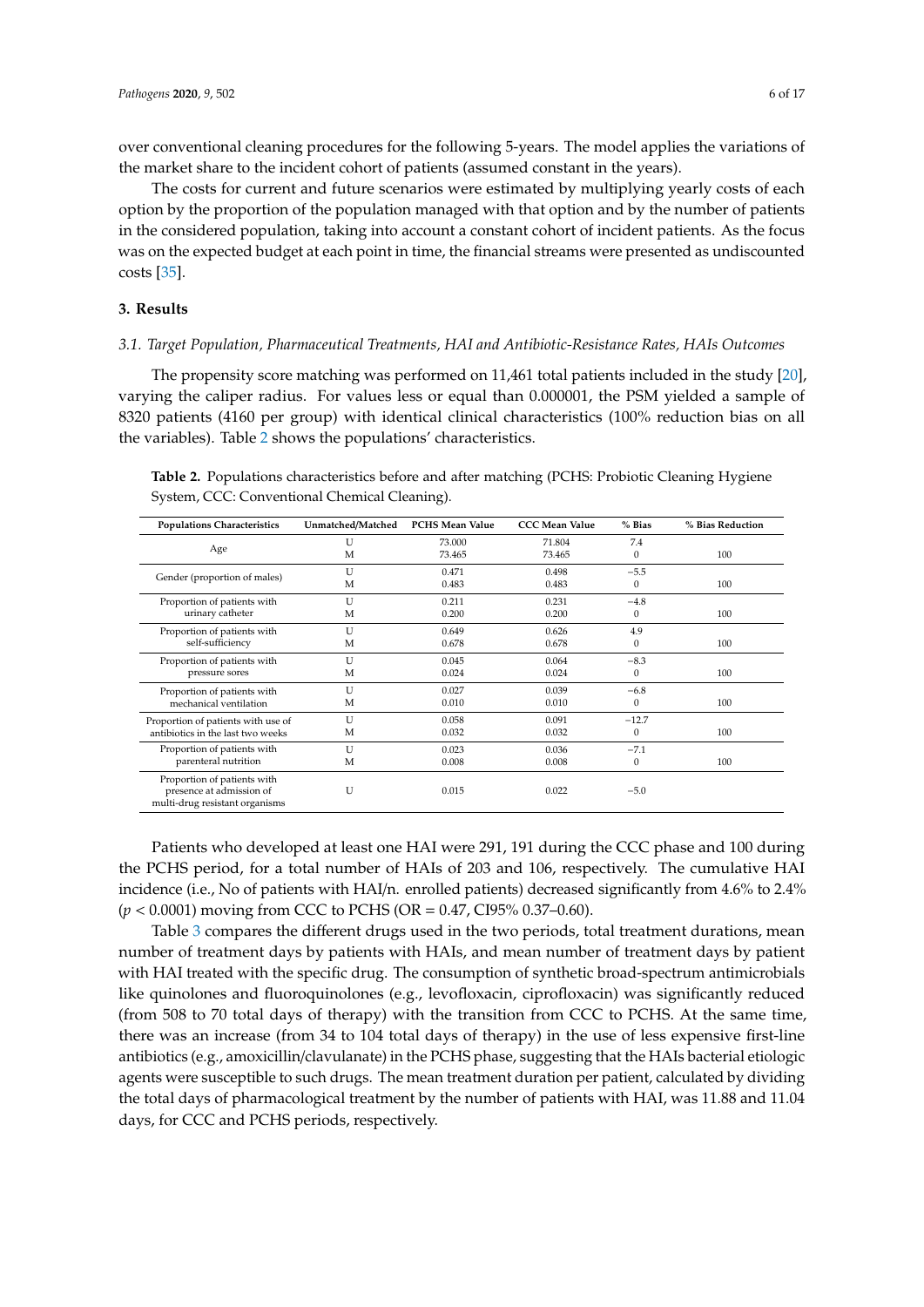<span id="page-6-0"></span>

|                               |                   | $CCC (No HAIs = 191)$ |                                                     |                                                                                 | $PCHS (No HAIs = 100)$   |                   |                                              | PCHS vs. CCC                                                                    |                                       |
|-------------------------------|-------------------|-----------------------|-----------------------------------------------------|---------------------------------------------------------------------------------|--------------------------|-------------------|----------------------------------------------|---------------------------------------------------------------------------------|---------------------------------------|
| Drug                          | Days of Treatment | N. of Treated Pts     | Mean Days of<br><b>Treatment per Pt</b><br>with HAI | Mean Days of<br><b>Treatment per Pt</b><br>with HAI per<br><b>Specific Drug</b> | <b>Days of Treatment</b> | N. of Treated Pts | Mean Days of<br>Treatment per Pt<br>with HAI | Mean Days of<br><b>Treatment</b> per Pt<br>with HAI per<br><b>Specific Drug</b> | Variation in Days<br>of Treatment (%) |
| Piperacillin/tazobactam       | 395               | 45                    | 2.07                                                | 8.78                                                                            | 406                      | 39                | 4.06                                         | 10.41                                                                           | 96%                                   |
| Levofloxacin                  | 269               | 42                    | 1.41                                                | 6.40                                                                            | 15                       | $\overline{4}$    | 0.15                                         | 3.75                                                                            | $-89%$                                |
| Ciprofloxacin                 | 239               | 33                    | 1.25                                                | 7.24                                                                            | 55                       | 11                | 0.55                                         | 5.00                                                                            | $-56%$                                |
| Teicoplanin                   | 183               | 15                    | 0.96                                                | 12.20                                                                           | 63                       | 6                 | 0.63                                         | 10.50                                                                           | $-34%$                                |
| Ceftriaxone                   | 176               | 22                    | 0.92                                                | 8.00                                                                            | 90                       | 14                | 0.90                                         | 6.43                                                                            | $-2%$                                 |
| Meropenem                     | 158               | 14                    | 0.83                                                | 11.29                                                                           | 61                       | 6                 | 0.61                                         | 10.17                                                                           | $-26%$                                |
| Vancomycin                    | 133               | 15                    | 0.70                                                | 8.87                                                                            | 38                       | $\overline{4}$    | 0.38                                         | 9.50                                                                            | $-45%$                                |
| Colistin                      | 79                | $\,$ 5 $\,$           | 0.41                                                | 15.80                                                                           | $40\,$                   | $\overline{2}$    | 0.40                                         | 20.00                                                                           | $-3%$                                 |
| Fluconazole                   | 76                | $\overline{7}$        | 0.40                                                | 10.86                                                                           | 16                       | 3                 | 0.16                                         | 5.33                                                                            | $-60%$                                |
| Fosfomycin                    | 63                | $\mathbf{Q}$          | 0.33                                                | 7.00                                                                            | $\overline{2}$           |                   | 0.02                                         | 2.00                                                                            | $-94%$                                |
| Anidulafungin                 | 51                | 5                     | 0.27                                                | 10.20                                                                           | $\boldsymbol{0}$         | $\Omega$          | 0.00                                         | 0.00                                                                            | $-100%$                               |
| Metronidazole                 | 45                | $\overline{7}$        | 0.24                                                | 6.43                                                                            | 25                       | 3                 | 0.25                                         | 8.33                                                                            | 6%                                    |
| Ampicillin/sulbactam          | 40                | 5                     | 0.21                                                | 8.00                                                                            | 8                        |                   | 0.08                                         | 8.00                                                                            | $-62%$                                |
| Amoxicillin/clavulanate       | 34                | 5                     | 0.18                                                | 6.80                                                                            | 104                      | 11                | 1.04                                         | 9.45                                                                            | 484%                                  |
| Imipenem                      | 30                | $\overline{2}$        | 0.16                                                | 15.00                                                                           | 26                       | 3                 | 0.26                                         | 8.67                                                                            | 66%                                   |
| Linezolid                     | $30\,$            | $\overline{2}$        | 0.16                                                | 15.00                                                                           | 58                       |                   | 0.58                                         | 14.50                                                                           | 269%                                  |
| Tigecycline                   | 28                | 3                     | 0.15                                                | 9.33                                                                            | 18                       | $\overline{2}$    | 0.18                                         | 9.00                                                                            | 23%                                   |
| Cefixim                       | 23                |                       | 0.12                                                | 23.00                                                                           | 3                        |                   | 0.03                                         | 3.00                                                                            | $-75%$                                |
| Trimethoprim/sulfamethoxazole | 22                | 3                     | 0.12                                                | 7.33                                                                            | $\Omega$                 | $\Omega$          | 0.00                                         | 0.00                                                                            | $-100%$                               |
| Ambisome                      | 21                |                       | 0.11                                                | 21.00                                                                           | $\theta$                 | $\Omega$          | 0.00                                         | 0.00                                                                            | $-100%$                               |
| Gentamicin                    | 20                | $\overline{2}$        | 0.10                                                | 10.00                                                                           | $\overline{2}$           |                   | 0.02                                         | 2.00                                                                            | $-81%$                                |
| Voriconazole                  | 19                | 3                     | 0.10                                                | 6.33                                                                            | $\theta$                 | $\Omega$          | 0.00                                         | 0.00                                                                            | $-100%$                               |
| Ampicillin                    | 18                | 3                     | 0.09                                                | 6.00                                                                            | $\mathbf{0}$             | $\Omega$          | 0.00                                         | $0.00\,$                                                                        | $-100%$                               |
| Imipenem/cilast               | 16                | $\overline{2}$        | 0.08                                                | 8.00                                                                            | 8                        |                   | 0.08                                         | 8.00                                                                            | $-5%$                                 |
| Amikacin                      | 15                | $\overline{2}$        | 0.08                                                | 7.50                                                                            | 25                       |                   | 0.25                                         | 25.00                                                                           | 218%                                  |
| Caspofungin                   | 13                | $\mathbf{1}$          | 0.07                                                | 13.00                                                                           | $\mathbf{0}$             | $\Omega$          | 0.00                                         | 0.00                                                                            | $-100%$                               |
| Ganciclovir                   | 12                |                       | 0.06                                                | 12.00                                                                           | $\mathbf{0}$             | $\Omega$          | 0.00                                         | 0.00                                                                            | $-100%$                               |
| Clarithromycin                | 11                | 3                     | 0.06                                                | 3.67                                                                            | 14                       | $\overline{2}$    | 0.14                                         | 7.00                                                                            | 143%                                  |
| Penicillin                    | 10                |                       | 0.05                                                | 10.00                                                                           | $\mathbf{0}$             | $\Omega$          | 0.00                                         | 0.00                                                                            | $-100%$                               |
| Daptomicin                    | 9                 | $\overline{2}$        | 0.05                                                | 4.50                                                                            | $\theta$                 | $\Omega$          | 0.00                                         | 0.00                                                                            | $-100%$                               |
| Amoxicillin                   | 8                 | $\overline{2}$        | 0.04                                                | 4.00                                                                            | $\overline{7}$           | $\overline{2}$    | 0.07                                         | 3.50                                                                            | 67%                                   |
| Nystatin                      | 7                 |                       | 0.04                                                | 7.00                                                                            | $\Omega$                 | $\Omega$          | 0.00                                         | 0.00                                                                            | $-100%$                               |
| Ceftazidime                   | 6                 |                       | 0.03                                                | 6.00                                                                            | $\Omega$                 | $\Omega$          | 0.00                                         | 0.00                                                                            | $-100%$                               |
| Clindamicin                   | 5                 |                       | 0.03                                                | 5.00                                                                            | $\Omega$                 | $\Omega$          | 0.00                                         | 0.00                                                                            | $-100%$                               |
| Cefotaxim                     | $\mathbf{0}$      | $\Omega$              | 0.00                                                | 0.00                                                                            | 11                       |                   | 0.11                                         | 11.00                                                                           | 100%                                  |
| Oxacillin                     | $\mathbf{0}$      | $\Omega$              | 0.00                                                | 0.00                                                                            | $\mathbf{Q}$             |                   | 0.09                                         | 9.00                                                                            | 100%                                  |
| Total                         | 2264              |                       |                                                     |                                                                                 | 1104                     |                   |                                              |                                                                                 |                                       |

**Table 3.** Drugs use and treatment durations in the two periods.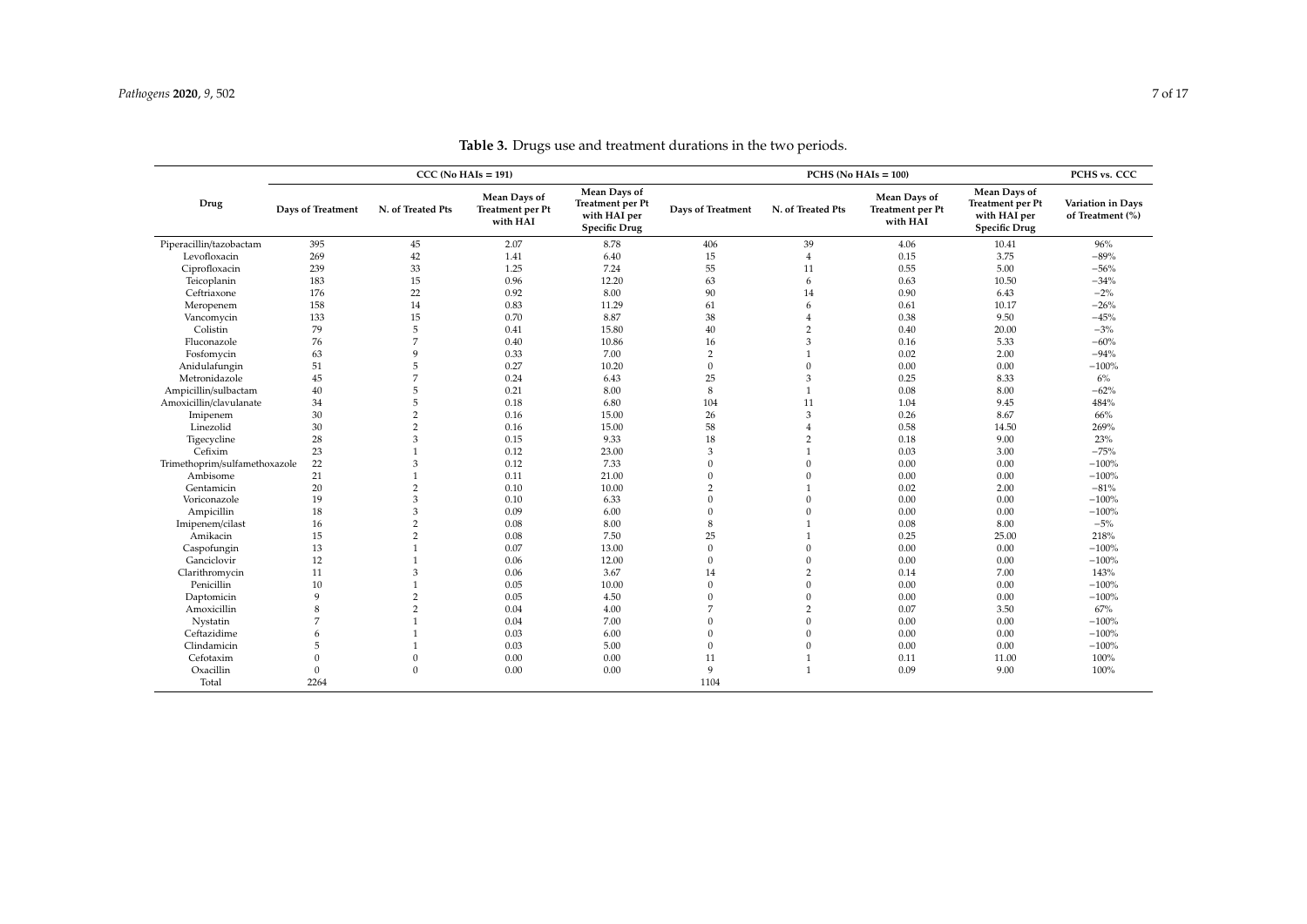During the CCC period, out of 191 patients who developed a HAI, 47 were assumed to develop antibiotic-resistance according to the methodology presented by Thorpe and colleagues [\[25\]](#page-15-5). Analogously, in the PCHS period, 22 patients out of 100 who developed a HAI, were estimated to report antibiotic-resistance. Thus, 1.13% and 0.53% patients (as calculated on the total 4160 patients in each period) showed antibiotic-resistance in the conventional cleaning system and PCHS periods, respectively.

Regarding the HAIs outcomes, these were evaluated in terms of severity. For the CCC period 111 (54.6%), HAIs showed from moderate to significant severity; in three cases (1.5%), patients reported a severe outcome (death or severe disability), while the remaining HAIs reported minor or no consequences. For the PCHS period, these figures were 46 (43.4%) and 1 (0.9%), respectively (Fisher test for comparison  $p = 0.486$ .

The mean hospital length of stay was slightly, but not statistically, different (Wilcoxon test  $p = 0.13$ ) for patients with HAI in the CCC (17.81 days) and PCHS (20.08 days) groups, and for patients who developed antibiotic-resistance in the same groups (26.62 vs. 30.05 days; Wilcoxon test  $p = 0.90$ ).

#### *3.2. Budget Impact Analysis*

The economic analysis focused on those patients who developed at least one HAI (291). From our analysis it emerged that the cost for the pharmacological treatment of a patient with HAI decreased from EUR 272 in the CCC period to EUR 110 in the PCHS phase, with a cost reduction of 59.8% per patient. Overall, the cost of medications associated to treatments of HAIs was equivalent to EUR 52,004 in the CCC phase and to EUR 10,954 in the PCHS phase, showing that the PCHS system reduces the total costs of drugs by 78.9% (average cost per patient over the total population: EUR 2.63 versus EUR 12.50). Cost saving was due to both (i) the reduction in the number of patients with HAI, and (ii) to the use of less expensive drugs for the management of infections (Table [3\)](#page-6-0).

As to the cost of treating antibiotic-resistance, it was equivalent to EUR 40,419 and EUR 6341 in the CCC and PCHS periods, respectively, highlighting a saving of 84%. The mean cost for the treatment of each single patient resistant to antibiotics was EUR 859.98 and EUR 288.23, respectively, for CCC and PCHS, showing a cost reduction of 66% (average cost per patient over the total population: EUR 1.52 versus EUR 9.72). The use of PCHS led to a decrease of the number of patients with drug-resistant HAIs and, in turn, to a reduction in drug costs. Again, likewise in the case of HAIs, the reduction of drug cost is also due to the use of cheaper drugs for the management of the antibiotic-resistant infection.

If we apply the percentages found in the two groups of patients to the total yearly number of hospital admissions in the departments of internal medicine/geriatrics and neurology (1,288,000) in Italy, the number of HAIs and drug-resistances would be 59,248 and 14,554 for the conventional cleaning approach vs. 30,912 and 6826 for PCHS, respectively. Of these, the cases of severe HAIs would be 930 and 309 for CCC and PCHS, respectively.

Given the clinical outcomes and the same acquisition costs of the different cleaning methods (CCC and PCHS), the progressive switch from chemical cleaning to PCHS would bring considerable cost savings since the first year of PCHS implementation. Namely, compared to the current scenario which considers 100% use of chemical substances, future scenarios considering utilization rates of the PCHS of 5%, 10%, 15%, 30% and 50% over conventional cleaning would avert about 31,000 HAIs and about 8500 AMRs in the next five years. This would allow savings of EUR 635,628, EUR 1,271,256, EUR 1,906,884, EUR 3,813,768, and EUR 6,356,280 for the following 5 years (Figure [1\)](#page-8-0), if we assume new cohorts of patients populating the hospital departments for the pharmacological treatment of HAIs. The total savings over the 5-year time horizon would be EUR 13,983,816. Focusing on the subset of HAIs presenting drug-resistances, under the same assumptions, it would be possible to save about 11.6 million euros (83% of the total savings) in the next five years.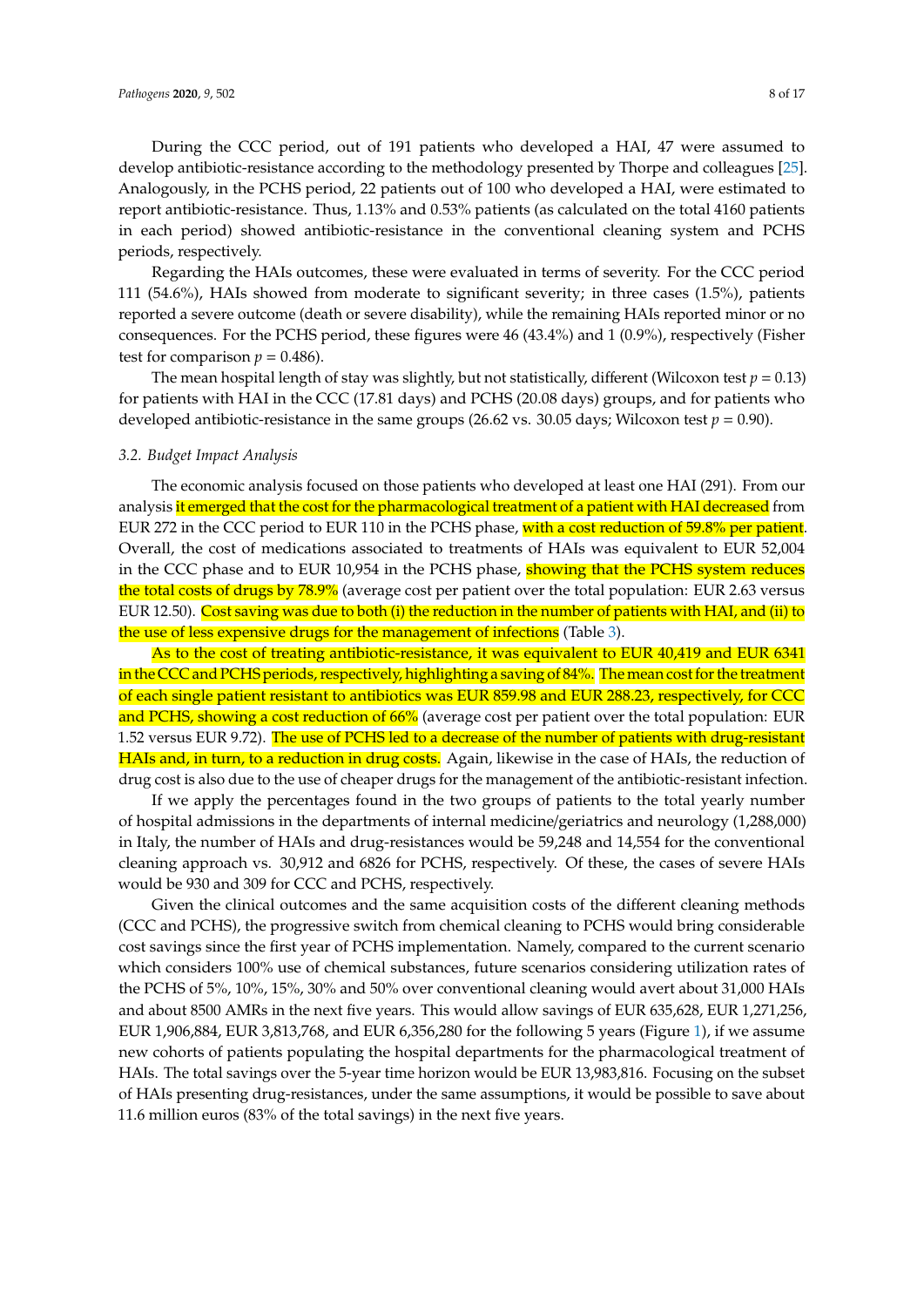<span id="page-8-0"></span>

**Figure 1.** Budget impact comparing current and future scenarios. **Figure 1.** Budget impact comparing current and future scenarios.

## *3.3. Risk Assessment Analysis 3.3. Risk Assessment Analysis*

No infection by Bacillus was detected in any patient hosted in the treated settings, including No infection by Bacillus was detected in any patient hosted in the treated settings, including those presented here, in about ten years of PCHS use, and no samples positive for Bacillus presence were detected in over 50,000 clinical specimens [\[20,](#page-15-1)[36\]](#page-15-13). Besides, the PCHS-Bacillus species were shown to contain a few chromosomal not-transferable resistance genes, and the gene exchange between them and the surrounding pathogens was assessed in each treated structure in over 600 PCHS-Bacillus isolates from surfaces [\[17,](#page-14-16)[37\]](#page-15-14). <mark>No acquisition of new resistance genes was detected in any Bacillus</mark> sample, supporting their high genetic stability despite the continuous contact with resistant pathogens. Indeed, gene exchange mechanisms are, however, not favoured on hard dry inanimate surfaces.

On another hand, PCHS-Bacillus can persist long in the environment, substantially modifying the pre-existing microbiome by replacing 80% of previous microbes in around one month of <mark>treatment.</mark> Thus, a 'rescue' procedures was set up, able to remove completely the Bacillus spores from the environment, if needed (unpublished results).

For precaution reasons, no wards hosting severe immunodeficiency patients (such as transplanted or leukemia patients) have been included so far in the studies, nevertheless no unexpected adverse effects were observed in elderly patients (the mean age of surveyed patients was >70 years), that are characterized by a constitutive age-related mild immunodeficiency.

However, risk assessment analyses are an integral ongoing part of the PCHS implementation in the treated settings, allowing to monitor each microbiome modulation and any eventual  $t$  the treated settings, allowing to monoton each microbiome modulation and any eventual undersired  $t$ undesired effect.

## 4. Discussion

Latest evidence shows that the levels of drug-resistance and multidrug-resistance of microbial species under surveillance are still very high  $[38]$ . Despite the considerable efforts made so far, such as the promotion of appropriate use of antibiotics and interventions for infection control in healthcare facilities, in Europe the composite index of antimicrobial resistance in bacteria from HAIs in acute care hospitals reaches 31.6% [\[8\]](#page-14-7). In Italy in 2018, the percentages of resistance to the main classes of antibiotics for the eight pathogens under surveillance (*Staphylococcus aureus*, *Streptococcus pneumoniae*, Enterococcus faecalis, Enterococcus faecium, Escherichia coli, Klebsiella pneumoniae, Pseudomonas aeruginosa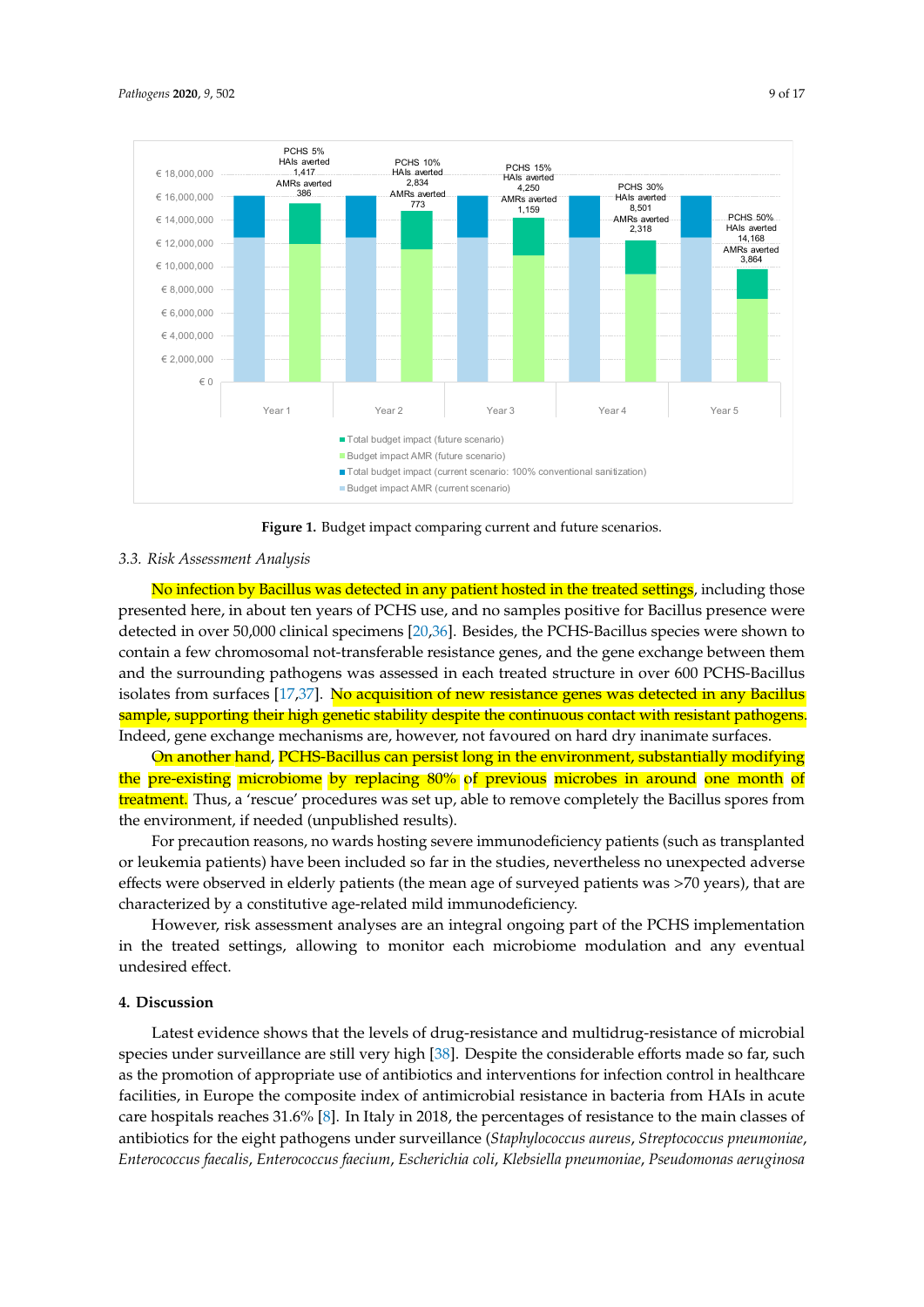and *Acinetobacter* species) remain higher than the European average, although the trend is declining compared to previous years [\[6\]](#page-14-5).

A previous study by our group proposed a new approach to the relationship between environment, hygiene and infection prevention and control [\[20\]](#page-15-1), but matching of patients was lacking, thus leading to possible bias in the results. The present study stem from previous data, elaborated by a propensity score matching to render comparable the groups, aiming to generate potentially helping supporting policies aimed at reducing the development of microbial resistance [\[14](#page-14-13)[,39\]](#page-15-16).

Following several previous initiatives, in 2017, the Italian Ministry of Health developed the national action plan 2017–2020 (PNCAR) aimed at setting the agenda to fight against HAIs and antibiotic-resistance [\[40\]](#page-16-0). In order to monitor progresses in achieving these objectives, some synthetic indicators have been selected in the field of surveillance of antibiotic use, of infections related to care and the percentage of multi-resistant microorganisms. Regarding the antibiotic use in hospitals, the indicators set a reduction in systemic antibiotic use greater than 5% and a reduction of fluroquinolones greater than 10% in 2020 compared to 2016. For the same period, a reduction greater than 10% has been set for the prevalence of MDR in blood isolates. Although the measures included in the PNCAR include hand hygiene and antibiotic stewardship, the possible contribution of hospital environment hygiene is not mentioned. By contrast, our results suggest that an environmental intervention can significantly contribute to the amelioration of HAI and AMR concerns. In fact, PCHS use was associated with a reduction of HAI incidence of 48% and, among total HAIs, the drug-resistant HAIs were reduced by 53% compared with the use of conventional cleaning protocols. Moreover, the PCHS showed a reduction of about 67% of severe HAIs (from 1.57% to 1%). Therefore, the PCHS would allow savings from the Italian hospital perspective of about 14 million euros in 5 years, of which 11.6 related to the pharmacological treatment of drug-resistances. These results by far surpass the objectives of the PNCAR, as with PCHS the use of broad-spectrum antimicrobials like quinolones and fluoroquinolones may be reduced by 86% in terms of treatment days, with drug-resistant HAIs reduced by 53%.

An Italian study [\[41\]](#page-16-1) conducted on 49 hospitals in 19 regions for a total of 14,784 patients, reported a prevalence of patients with at least one HAI of 6.3%. Another study conducted at European level showed for Italy a HAI incidence of 6% [\[8\]](#page-14-7). Since these studies considered all hospital wards, the HAI incidence of 4.6% estimated by our study on patients admitted to internal medicine/geriatrics and neurology departments only, may be considered a conservative estimate.

Had we extended our findings to all Italian hospitalized acute patients (6,502,529 in 2018 [\[31\]](#page-15-9)), the annual savings for the pharmacological treatment of HAIs would sum up to about 70.6 million euros on a 5-year time horizon. Similarly, had PCHS entirely (100%) replaced CCC in all Italian hospitals, the savings would sum up to 320 million euros in the next 5 years only for pharmacological treatments at no additional costs for the national healthcare service. Again, if we extended our results to the annual number of HAIs reported by the Italian Institute of Public Health (ISS) (450,000 to 700,000 [\[42\]](#page-16-2)), the annual impact of resistant HAIs in terms of pharmacological treatments would be in the range 95.1–158.4 million euros. This amount is only a part of the wider value of 319 million euros estimated for the direct healthcare cost of antimicrobial resistance in Italy, which considered the additional hospitalization days, i.e., the difference between the mean length of stay with resistant infection and the mean length of stay for the same hospitalizations without infection [\[43\]](#page-16-3). In our study, the mean hospital length of stay for patients with HAI was slightly longer for the PCHS group (20.08 days) compared to CCC use (17.81 days), nevertheless, this difference is likely to correlated with specific causes of hospital admissions in the two periods and not with the two cleaning systems as proved by the shorter mean treatment durations per patient for HAIs in the PCHS group vs. the CCC group (11.04 vs. 11.88 days).

The present study has strengths and limitations that need to be discussed. Although randomized controlled trials are to be preferred whenever possible, propensity score matching technique allows to design and analyse real-world studies so to mimic some of the characteristics of randomized controlled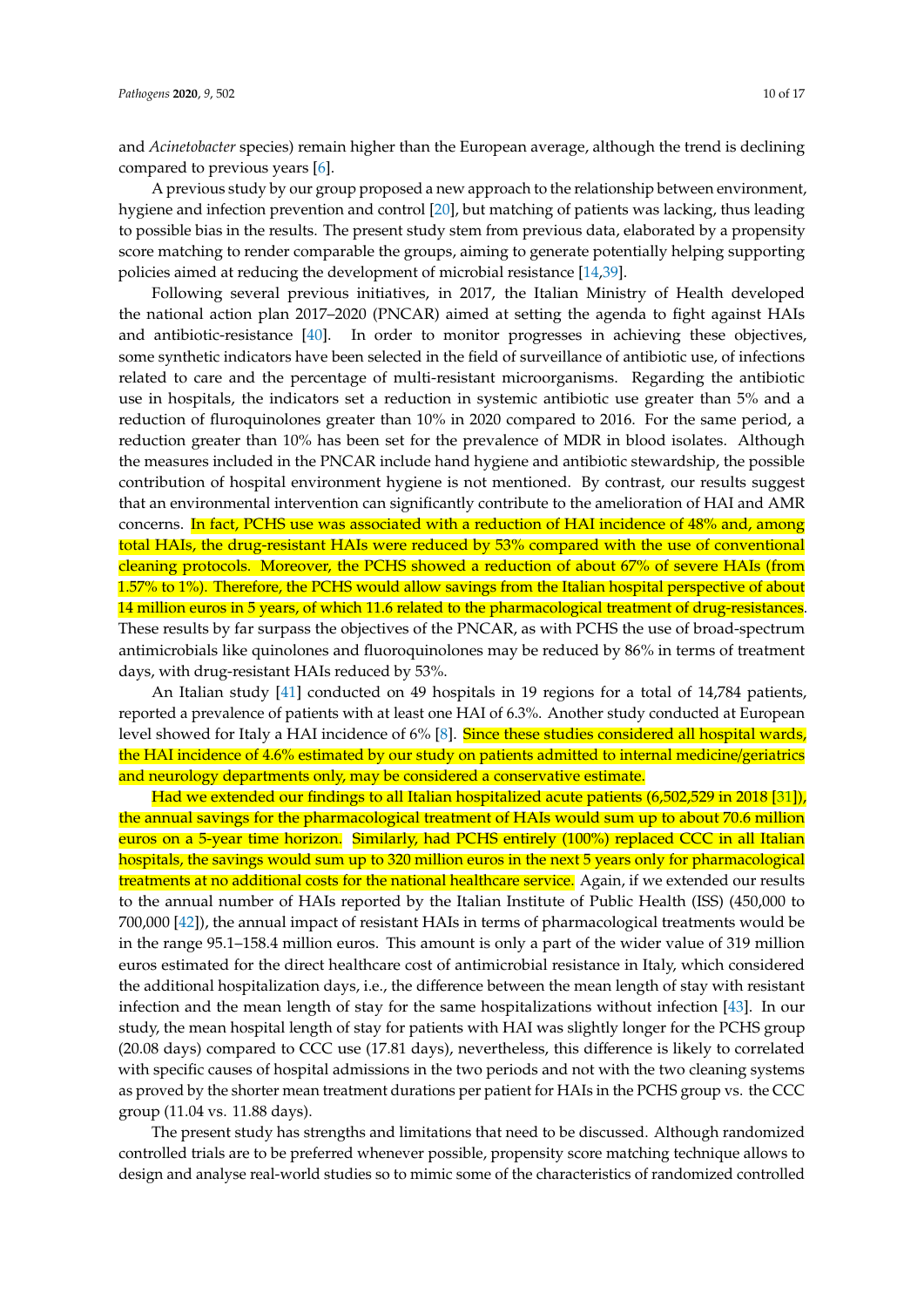trials and provide decision-makers high-quality evidence in less time and at lower costs [\[44\]](#page-16-4). In our case this methodology has been applied in order to select two subsets of patients, considering chemical sanitization and PCHS, with overlapping main clinical characteristics. This approach contributed to further confirm the previously published results for which analyses have been performed without patients' matching [\[19](#page-15-0)[,20\]](#page-15-1).

Moreover, this study is one of the few published evaluations of both clinical and economic aspects of the management of patients with HAI according to preventive systems and, more specifically, to cleaning approaches. The OECD reported that in Italy a package of actions that includes stewardship programs, better hygiene in healthcare facilities, information campaigns and the use of rapid diagnostic tests could avoid 8800 deaths and save 527 million USD (about 487 million euros) annually [\[2\]](#page-14-1).

Concerning the study limitations, the measurement of antibiotic-resistance was assumed upon the consumption of antibiotics/HAI, in line with what has been done in previous studies [\[25\]](#page-15-5). Nevertheless, more precise estimates could be gathered if a comprehensive collection of antibiograms performed in case of HAIs had been possible in the clinical study [\[19](#page-15-0)[,20\]](#page-15-1). The study, which considered the hospital perspective, focused on the consumption of drugs for the management of HAIs and did not consider other cost items like intensive care treatments and the cost for the healthcare personnel, which may have a great impact on the management of HAIs.

## Although the use of PCHS saves 3% of cleaners' time (Appendix [A,](#page-11-0) Table [A6\)](#page-13-0), this aspect has been excluded from the present analysis because we preferred to adopt a conservative approach.

In Italy, it has been estimated that over 1000 injury claims for HAIs were filed by public hospitals to receive insurance reimbursements, equivalent to 3.37% of total injury claims in the period 2004–2011; and that the average cost per claim is equivalent to almost EUR 44,000 [\[45\]](#page-16-5). In case we applied the cost per claim to the severe HAIs, the use of the PCHS in all Italian internal medicine/geriatrics and neurology departments would generate savings of 27.3 million euros per year.

Another limitation relates to the estimation of the population considered in the budget impact analysis. In the base-case scenario, we referred to the annual number of hospitalizations at national level for the wards considered in the multicentre pre-post study and we applied the estimated mean costs per patient for the treatment of HAI and resistant HAI for PCHS and conventional sanitizing system. In an extended scenario, we applied the study results to the whole Italian hospitals. Although in Italy the management of the risk of hospital infections is deployed through the observance of national guidelines [\[46\]](#page-16-6), the different centres present heterogeneity in organization plans and sanitizing processes [\[47\]](#page-16-7). Moreover, across the nation, heterogeneity may arise also for hospital locations (e.g., big cities vs. rural areas), cleaning efficiency based on different techniques and materials used, cleaning personnel characteristics, HAI and AMR incidence, antibiotic usage, etc. This heterogeneity may have led to possible biases in the results of the budget impact analysis. Future studies involving an extensive set of hospital wards and a mix of hospital settings may be able to provide better estimates of the possible HAIs and related resistances in order to improve the extension of the analysis to the whole hospital admissions. Furthermore, it would be of interest to assess the PCHS antiviral activity, if any, as this action might allow to control virus contamination without worsening the AMR concern of the nosocomial pathogens that are often superinfecting virus-infected hospitalized patients.

Although the conclusion of our study stem from internal medicine wards analysis, we think that it might be extended also to intensive care units, where both HAI prevalence (10%) and AMR of HAI-related microorganisms (32% of total HAIs) are much higher [\[41\]](#page-16-1), leading to additional savings. Further studies are currently being developed to confirm that generalizability.

#### **5. Conclusions**

It is known that resistance to a wide range of anti-infective agents today has an increasing impact on global public health and its prevalence is closely related to antibiotic abuse. Antimicrobial agents play a key role in the health sector and increasing rates of antibiotic resistance are a serious threat to infection control, especially in high risk contexts like intensive care units. Excessive prescribing of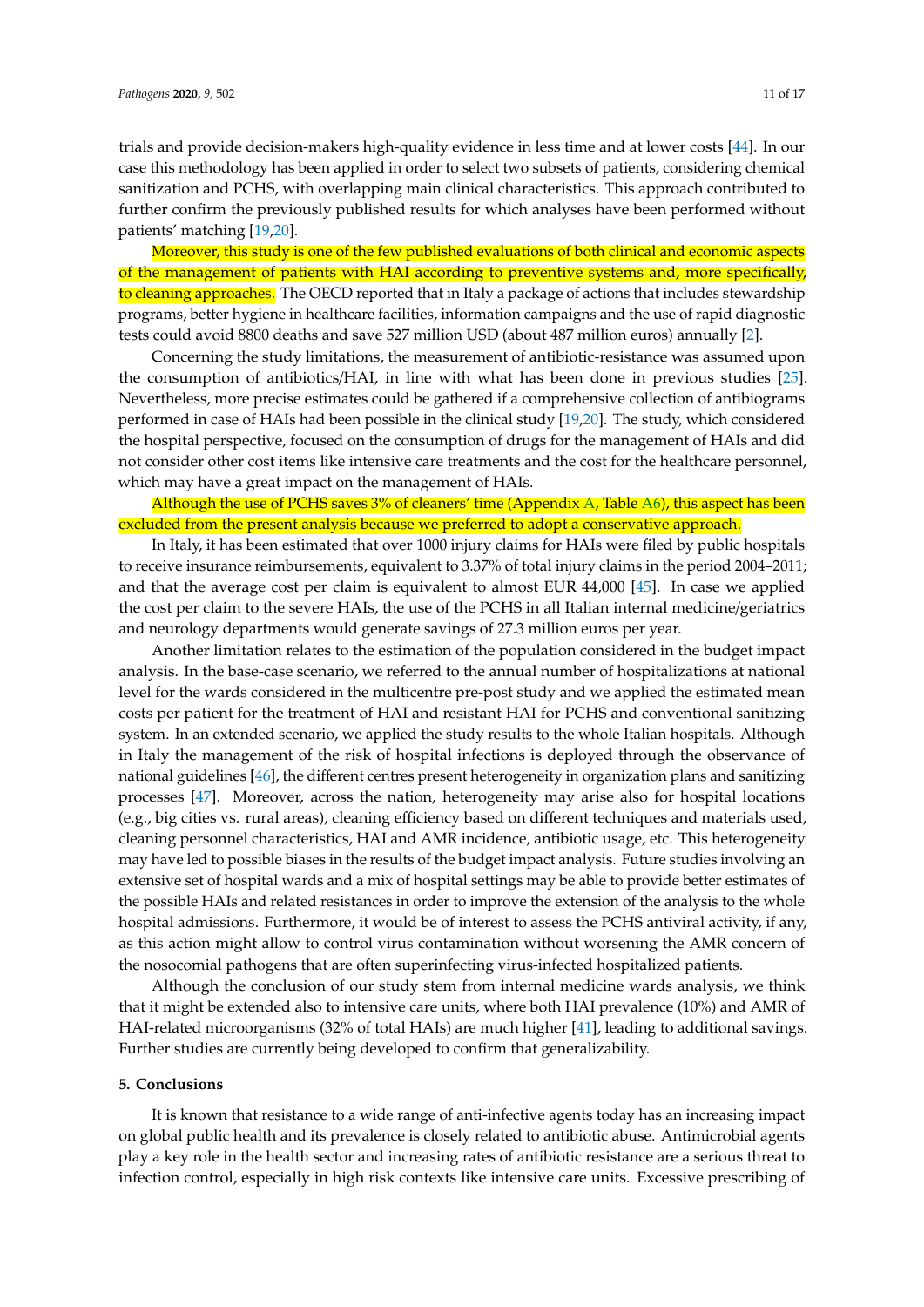antimicrobials not only wastes limited health resources, but also creates significant financial burdens and poor health outcomes in different countries.

The European Centre for Disease Prevention and Control (ECDC), the European Medicines Agency (EMA), the European Food and Safety Authority (EFSA), the World Health Organization (WHO) and the European Commission, all recognize that the drivers of AMR are interlinked and lie across the human, animal and environmental health sectors, through a 'One Health' perspective. Innovative cleaning systems in healthcare settings have been too long neglected [\[13\]](#page-14-12) by decision-makers as potential cost-effective approaches to contribute fight HAIs and AMR. The use of sustainable environmental sanitization systems such as the PCHS, might dramatically reduce the HAIs and AMR rates at no additional costs for the healthcare systems. Indeed, the introduction of PCHS as a routine cleaning practice over 5 years might lead to savings ranging from 14 (base case analysis) to 457.5 million euros (acute hospitalizations including insurance reimbursements for severe HAIs, 100% PCHS use).

**Author Contributions:** Conceptualization, R.T. and S.M.; methodology, R.T.; software, C.R., L.A.; validation, E.C.; formal analysis, C.R., L.A.; investigation, E.C.; data curation, C.R., L.A.; writing—original draft preparation, C.R.; writing—review and editing, R.T., C.R., L.A., S.M., E.C.; funding acquisition, R.T. All authors have read and agreed to the published version of the manuscript.

**Funding:** This research was funded by Copma Scrl through an unrestricted grant to CERGAS, SDA Bocconi School of Management, Via Roentgen 1, 20136 Milano, Italy.

**Conflicts of Interest:** The authors declare no conflict of interest.

#### <span id="page-11-0"></span>**Appendix A**

Cost comparison between Conventional Chemical Cleaning (CCC) and PCHS (CONSIP and AFIDAMP specification [\[48](#page-16-8)[,49\]](#page-16-9)).

| Level             | $E/H$ our         | Employment                    | Value €/Hour |
|-------------------|-------------------|-------------------------------|--------------|
| $2^{\circ}$ level | €15.88            | 85.00%                        | €13.50       |
| $3^\circ$ level   | €16.65            | 12.00%                        | €2.00        |
| $4^\circ$ level   | €17.52            | $3.00\%$                      | €0.53        |
| <b>TOTAL</b>      |                   |                               | €16.02       |
|                   | Item              | Cost component                | VALUE €/HOUR |
|                   |                   | Analysis of "material" needs  |              |
|                   | Machinery         | 1.40%                         | €0.22        |
|                   | Equipment         | 1.80%                         | €0.29        |
|                   | Cleaning products | 2.50%                         | € $0.40$     |
|                   | Consumables       | $2.00\%$                      | € $0.32$     |
|                   | Treasury          | 4.00%                         | €0.64        |
|                   |                   | Analysis of "ancillary" needs |              |
|                   | Overheads         | $7.00\%$                      | €1.12        |
|                   | Profit            | $3.00\%$                      | €0.48        |
|                   |                   | €/hour GROSS REVENUE          | €19.50       |

**Table A1.** Labor Analysis—Labor Value Table of the Italian Ministry of Labor.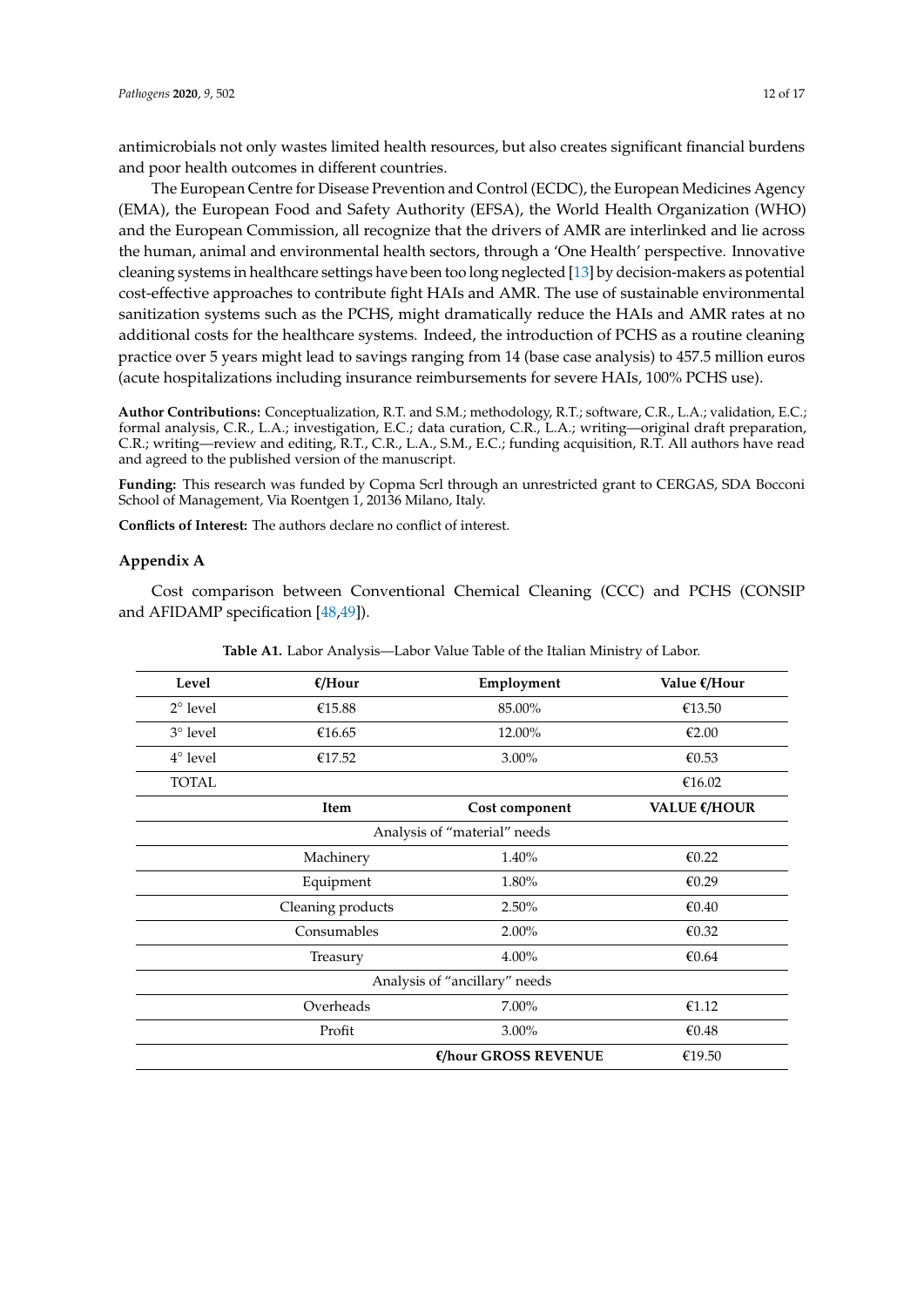| Area Code       | Description                                                          | <b>Locations Included</b>                                                                                                                                                                                                                                 |
|-----------------|----------------------------------------------------------------------|-----------------------------------------------------------------------------------------------------------------------------------------------------------------------------------------------------------------------------------------------------------|
| MR1             | Ward with<br>hospitalization-Medium risk                             | Inpatient rooms, medication room, ward depot, nurses' work room,<br>herbal tea room, ward kitchen, dining room, related to the following<br>departments: First aid or ER, day hospital, and other departments not<br>included in the homogeneous area AR0 |
| MR <sub>3</sub> | Corridors and waiting<br>rooms-Medium risk                           | Corridors, waiting rooms inside the wards and medium-risk diagnosis<br>areas, lifts for patient transport, living rooms inside the wards                                                                                                                  |
| MR4             | Hospital toilets, staff toilets or<br>in any case open 7 days a week | Toilets inside the wards, operating departments and diagnostic areas,<br>(regardless of the risk area they belong to) drains, and other similar<br>rooms open 7 days a week                                                                               |

## **Table A2.** From Annex 5—Technical specification.

**Table A3.** Specification of activities and time spent (hours)—MR1—Example based on hospital stay room with 2 beds ( $m<sup>2</sup>$  25).

| <b>Activity Description</b>                                                                                                                                                                                                                                                                                                                                                                                                                                                                                                                     |                                                                                                                                                 | Frequency        | ccc<br><b>Time Spent</b> | <b>PCHS</b><br><b>Time Spent</b> |
|-------------------------------------------------------------------------------------------------------------------------------------------------------------------------------------------------------------------------------------------------------------------------------------------------------------------------------------------------------------------------------------------------------------------------------------------------------------------------------------------------------------------------------------------------|-------------------------------------------------------------------------------------------------------------------------------------------------|------------------|--------------------------|----------------------------------|
|                                                                                                                                                                                                                                                                                                                                                                                                                                                                                                                                                 | Emptying of waste bins with closure and transport to the solid or similar<br>waste collection point and replacement of the bag and/or container |                  | 0.025                    | 0.025                            |
| Wet dusting and cleaning including the removal of stains on horizontal<br>and vertical surfaces up to 180 cm, on furnishings, sanitary facilities (beds,<br>bedside tables, bed headboards, dividing curtains, IV stands including wheels,<br>serving tables, trolleys, stretchers, prams, walkers, supports, etc.) and common<br>contact points (telephones, switches and push-button panels, audiovisual<br>equipment, handles, handrails, etc.) light points, fan coils, internal windowsills,<br>doors, windows and other washable surfaces |                                                                                                                                                 |                  | 0.1917                   | 0.1917                           |
| Wet sweeping with removal of dust and waste from all floors, with disposable<br>and/or suction gauze.                                                                                                                                                                                                                                                                                                                                                                                                                                           |                                                                                                                                                 | daily            | 0.0208                   | ÷                                |
| Floor washing, after moving the easily removable furnishings. Reposition on<br>dry floor of what was previously moved. If using a washer dryer, finish with<br>manual cleaning the points not reached by washing by machine.                                                                                                                                                                                                                                                                                                                    |                                                                                                                                                 | daily            | 0.05                     | 0.05                             |
| Cleansing and disinfection of waste bins, bag carriages and waste bins.                                                                                                                                                                                                                                                                                                                                                                                                                                                                         |                                                                                                                                                 | weekly           | 0.0143                   | 0.0143                           |
| Maintenance of protective floor treatments (spray cleaning or spray buffing).                                                                                                                                                                                                                                                                                                                                                                                                                                                                   |                                                                                                                                                 | monthly          | 0.0033                   | 0.0033                           |
| Debinding with total or partial removal of the film                                                                                                                                                                                                                                                                                                                                                                                                                                                                                             | de-waxing                                                                                                                                       | every six months | 0.0046                   | 0.0046                           |
| and subsequent waxing of the floors.                                                                                                                                                                                                                                                                                                                                                                                                                                                                                                            | waxing                                                                                                                                          |                  | 0.0009                   | 0.0009                           |
| Cleaning the external side of the fixtures, including glass surfaces, bins<br>and external window sills if accessible from the inside in compliance with<br>every three months<br>safety regulations.                                                                                                                                                                                                                                                                                                                                           |                                                                                                                                                 |                  | 0.0003                   | 0.0003                           |
| Total working hours CONTINUOUS ACTIVITIES on a day basis (7/7)                                                                                                                                                                                                                                                                                                                                                                                                                                                                                  |                                                                                                                                                 | 0.2875           | 0.2667                   |                                  |
| Total working hours PERIODIC ACTIVITIES (from weekly to annual) on a day basis (7/7)                                                                                                                                                                                                                                                                                                                                                                                                                                                            |                                                                                                                                                 | 0.0234           | 0.0234                   |                                  |
| <b>TOTAL DAILY HOURS</b>                                                                                                                                                                                                                                                                                                                                                                                                                                                                                                                        |                                                                                                                                                 | 0.3109           | 0.29                     |                                  |

\* Operation that is not provided (or provided partially) as it is overcome by the use of PCHS, which involves the use of a cloth that combines dusting and washing activities.

**Table A4.** Specification of activities and time spent (hours)—MR3—Example on a section of ward corridor ( $m<sup>2</sup>$  30).

| <b>Activity Description</b>                                                                                                                                                                                                                                                                                                                                  | Frequency | CCC<br><b>Time Spent</b> | <b>PCHS</b><br><b>Time Spent</b> |
|--------------------------------------------------------------------------------------------------------------------------------------------------------------------------------------------------------------------------------------------------------------------------------------------------------------------------------------------------------------|-----------|--------------------------|----------------------------------|
| Emptying of waste bins with closure and transport to the solid or similar<br>waste collection point and replacement of the bag and/or container                                                                                                                                                                                                              | 2 per day | 0.0083                   | 0.0083                           |
| Wet dusting and cleaning including the removal of stains of horizontal<br>and vertical surfaces up to 180 cm, on furniture, and common contact points<br>(telephones switches and push-button panels, handles, handrails, etc.), fan coils,<br>window sills, doors, internal parts of the fixtures including glass surfaces,<br>and other washable surfaces. | 2 per day | 0.0333                   | 0.0333                           |
| Wet sweeping with removal of dust and waste from all floors, with disposable<br>and/or suction gauze.                                                                                                                                                                                                                                                        | 2 per day | 0.0376                   | $0.0188*$                        |
| Floor washing, after moving the easily removable furnishings. Reposition on<br>dry floor of what was previously moved. If using a washer dryer, finish with<br>manual cleaning the points not reached by washing by machine.                                                                                                                                 | daily     | 0.05                     | 0.05                             |
| Cleansing and disinfection of waste bins, bag carriages and waste bins.                                                                                                                                                                                                                                                                                      | weekly    | 0.0048                   | 0.0048                           |
| Maintenance of protective floor treatments (spray cleaning or spray buffing).                                                                                                                                                                                                                                                                                | monthly   | 0.004                    | 0.004                            |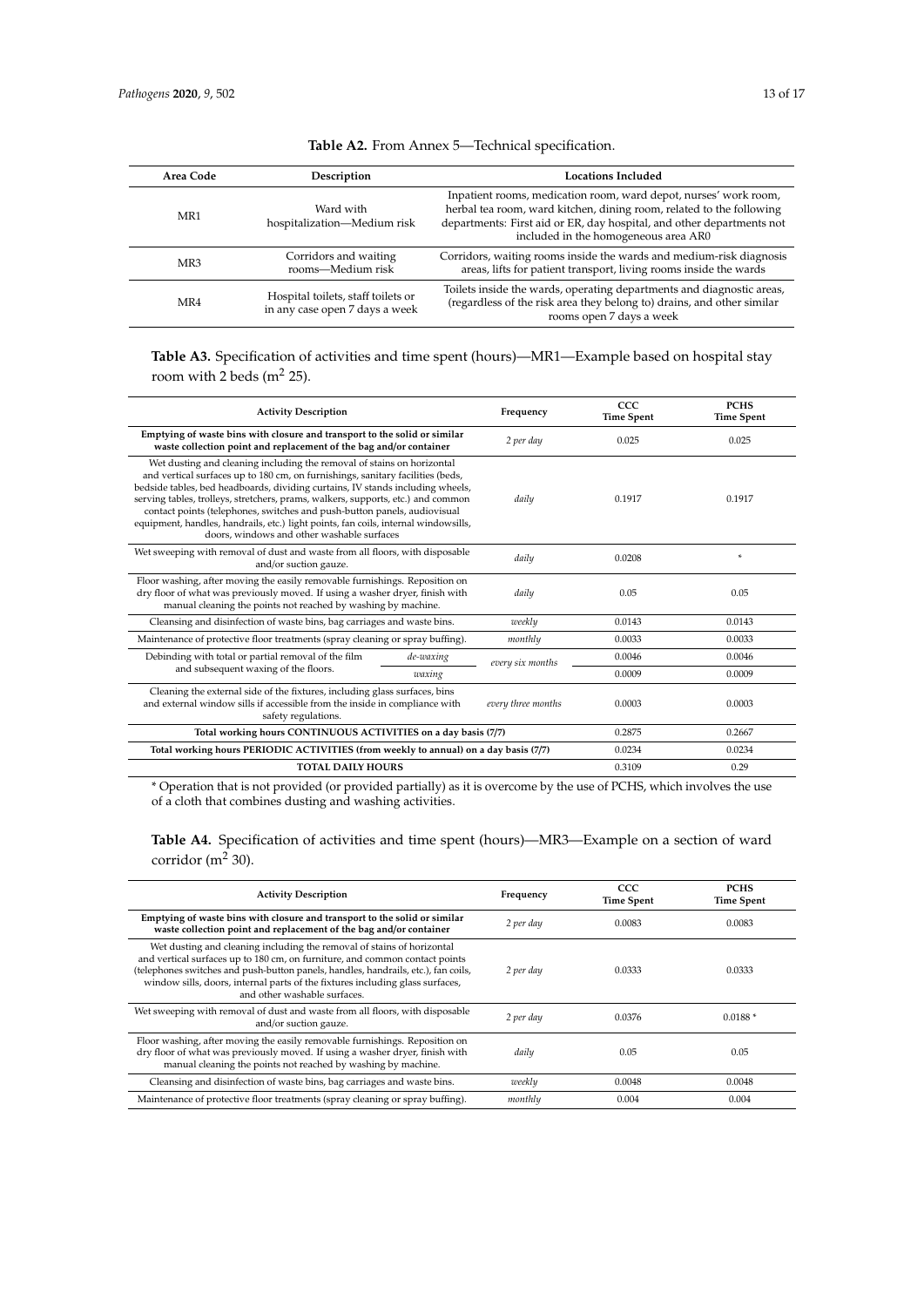### **Table A4.** *Cont.*

| <b>Activity Description</b>                                                                                                                                                     |           | Frequency        | CCC.<br><b>Time Spent</b> | <b>PCHS</b><br><b>Time Spent</b> |
|---------------------------------------------------------------------------------------------------------------------------------------------------------------------------------|-----------|------------------|---------------------------|----------------------------------|
| Debinding with total or partial removal of the film                                                                                                                             | de-waxing | every six months | 0.0055                    | 0.0055                           |
| and subsequent waxing of the floors.                                                                                                                                            | waxing    |                  | 0.0011                    | 0.0011                           |
| Cleaning the external side of the fixtures, including glass surfaces, bins<br>and external window sills if accessible from the inside in compliance with<br>safety regulations. | 0.0003    | 0.0003           |                           |                                  |
| Total working hours CONTINUOUS ACTIVITIES on a day basis (7/7)                                                                                                                  |           |                  | 0.1292                    | 0.1104                           |
| Total working hours PERIODIC ACTIVITIES (from weekly to annual) on a day basis (7/7)                                                                                            |           |                  | 0.0156                    | 0.0156                           |
| <b>TOTAL DAILY HOURS</b>                                                                                                                                                        |           |                  | 0.1448                    | 0.126                            |

\* Operation that is not provided (or provided partially) as it is overcome by the use of PCHS, which involves the use of a cloth that combines dusting and washing activities.

**Table A5.** Specification of activities and time spent (hours)—MR4—Example of one toilet service with a cabinet, a bidet, a shower tray, a sink, a mirror, a shelf ( $m<sup>2</sup>$  4).

| <b>Activity Description</b>                                                                                                                                                                                          | Frequency          | CCC<br><b>Time Spent</b> | CCC<br><b>Time Spent</b> |
|----------------------------------------------------------------------------------------------------------------------------------------------------------------------------------------------------------------------|--------------------|--------------------------|--------------------------|
| Emptying of waste bins with closure and transport to the solid or similar waste collection<br>point and replacement of the bag and/or container                                                                      | 2 per day          | 0.0167                   | 0.0167                   |
| Cleaning and disinfection of sanitary fixtures, showers, shower cubicles, washable walls                                                                                                                             | 2 per day          | 0.3                      | 0.3                      |
| and all the accessories and sanitary furnishings present in these areas (including pipe<br>cleaners and brush holders)                                                                                               |                    | 0.15                     | 0.15                     |
| Cleaning of soap dispensers, wipes, toilet paper.                                                                                                                                                                    | 2 per day          | 0.15                     | 0.15                     |
|                                                                                                                                                                                                                      |                    | 0.075                    | 0.075                    |
| Wet dusting with the help of specific products of horizontal surfaces and up to 180 cm,<br>radiators, fan coils, internal windowsills, push-button panels, handles, crystals, mirrors,<br>shelves, furnishings, etc. | 2 per day          | 0.1833                   | 0.1833                   |
| Wet rubbish with removal of dust and waste from the floors.                                                                                                                                                          | 2 per day          | 0.0033                   | $\ast$                   |
|                                                                                                                                                                                                                      |                    | 0.0033                   | $\ast$                   |
| Floor washing and disinfection.                                                                                                                                                                                      | 2 per day          | 0.008                    | 0.008                    |
|                                                                                                                                                                                                                      |                    | 0.008                    | 0.008                    |
| Descaling of sanitary ware, taps and neighboring areas                                                                                                                                                               | 2 per week         | 0.0714                   | 0.0714                   |
| Spiderweb removals                                                                                                                                                                                                   | weekly             | 0.001                    | 0.001                    |
| Cleaning of rubbish bins, bag holder trolleys for laundry                                                                                                                                                            | weekly             | 0.0095                   | 0.0095                   |
| Thorough cleaning of floors, if necessary carry out descaling. Previously transport any<br>furniture and furnishings, after thorough cleaning, outside the room.                                                     | monthly            | 0.0012                   | 0.0012                   |
| Wet dusting of convector heaters, heaters, air conditioning appliances, air vents, bins.                                                                                                                             | monthly            | 0.0066                   | 0.0066                   |
| Mechanical aspiration of all areas not manually accessible beyond cm. 180 including<br>lighting fixtures, convectors, heaters, conduits, bins, air vents, etc.                                                       | every four months  | 0.0005                   | 0.0005                   |
| Cleaning the external side of the fixtures, including glass surfaces, bins and external<br>window sills if accessible from the inside in compliance with safety regulations                                          | every three months | 0.0002                   | 0.0002                   |
| Total working hours CONTINUOUS ACTIVITIES on a day basis (7/7)                                                                                                                                                       | 0.9691             | 0.9624                   |                          |
| Total working hours PERIODIC ACTIVITIES (from weekly to annual) on a day basis (7/7)                                                                                                                                 |                    | 0.019                    | 0.019                    |
| <b>TOTAL DAILY HOURS</b>                                                                                                                                                                                             |                    | 0.9881                   | 0.9815                   |
|                                                                                                                                                                                                                      |                    |                          |                          |

<span id="page-13-0"></span>\* Operation that is not provided (or provided partially) as it is overcome by the use of PCHS, which involves the use of a cloth that combines dusting and washing activities.

| Description                                                                                           | <b>CCC</b> | <b>PCHS</b>    |
|-------------------------------------------------------------------------------------------------------|------------|----------------|
| Total working hours CONTINUOUS ACTIVITIES on a day<br>basis (7/7) (MR1+MR3+MR4)                       | 1.3858     | 1.3395         |
| Total working hours PERIODIC ACTIVITIES (from weekly to<br>annual) on a day basis (7/7) (MR1+MR3+MR4) | 0.058      | 0.058          |
| TOTAL DAILY HOURS                                                                                     | 1.4438     | 1.3975         |
| <b>HOURLY COST</b>                                                                                    | €19.50     | €19.50         |
| <b>MONETIZATION DAY SERVICE</b>                                                                       | €28.15     | €27.25         |
| <b>SAVINGS</b>                                                                                        |            | €0.90 (=3.20%) |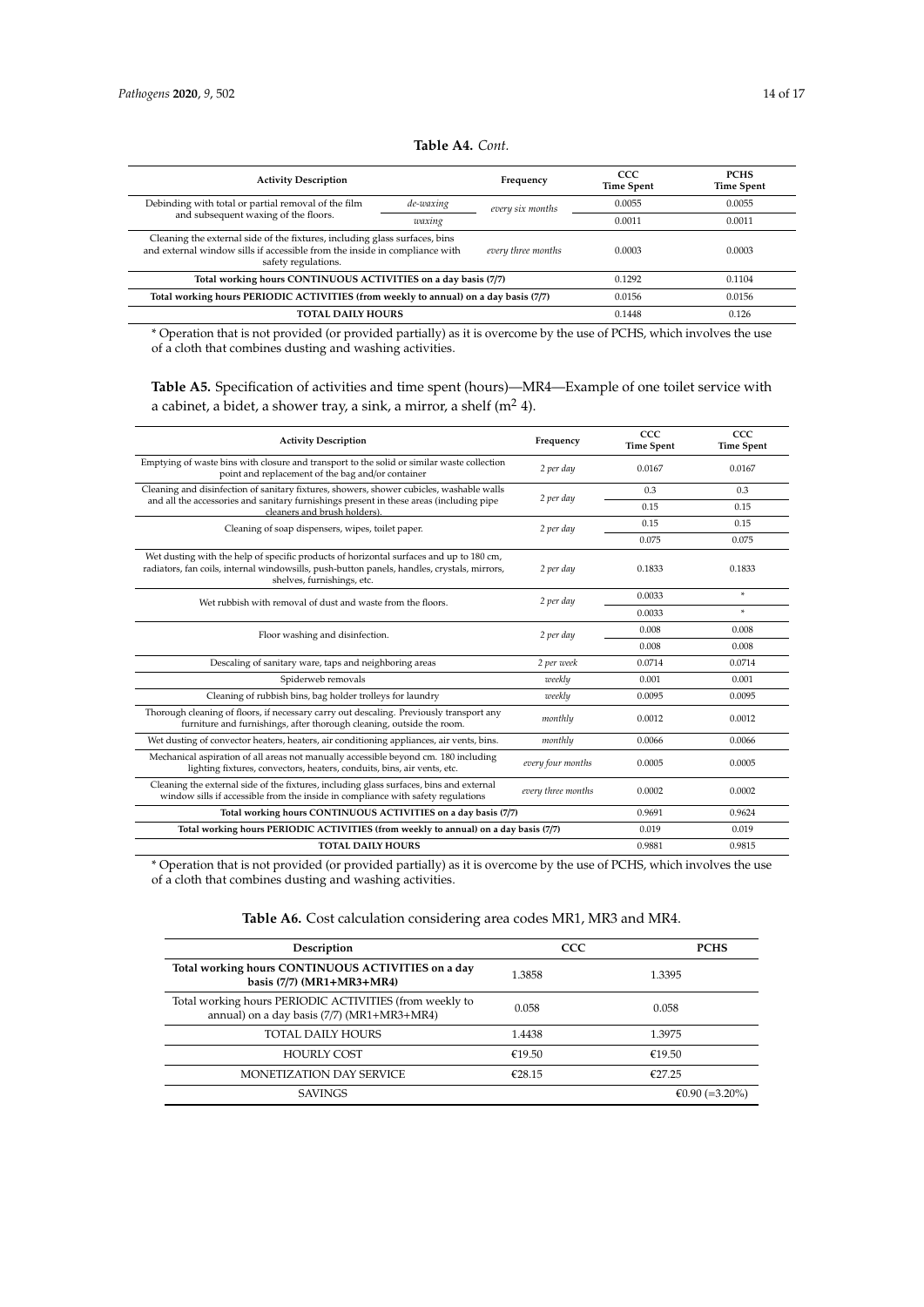## **References**

- <span id="page-14-0"></span>1. World Health Organization. Antimicrobial Resistance. Available online: https://[www.who.int](https://www.who.int/health-topics/antimicrobial-resistance)/health-topics/ [antimicrobial-resistance](https://www.who.int/health-topics/antimicrobial-resistance) (accessed on 20 May 2020).
- <span id="page-14-1"></span>2. Organisation for Economic Cooperation and Development. *Stemming the Superbug Tide: Just a Few Dollars More*; OECD publishing: Paris, France, 2018; ISBN 92-64-31139-4.
- <span id="page-14-2"></span>3. Limmathurotsakul, D.; Dunachie, S.; Fukuda, K.; Feasey, N.A.; Okeke, I.N.; Holmes, A.H.; Moore, C.E.; Dolecek, C.; van Doorn, H.R.; Shetty, N. Improving the estimation of the global burden of antimicrobial resistant infections. *Lancet Infect. Dis.* **2019**, *19*, e392–e398. [\[CrossRef\]](http://dx.doi.org/10.1016/S1473-3099(19)30276-2)
- <span id="page-14-3"></span>4. Cassini, A.; Högberg, L.D.; Plachouras, D.; Quattrocchi, A.; Hoxha, A.; Simonsen, G.S.; Colomb-Cotinat, M.; Kretzschmar, M.E.; Devleesschauwer, B.; Cecchini, M. Attributable deaths and disability-adjusted life-years caused by infections with antibiotic-resistant bacteria in the EU and the European Economic Area in 2015: A population-level modelling analysis. *Lancet Infect. Dis.* **2019**, *19*, 56–66. [\[CrossRef\]](http://dx.doi.org/10.1016/S1473-3099(18)30605-4)
- <span id="page-14-4"></span>5. Chokshi, A.; Sifri, Z.; Cennimo, D.; Horng, H. Global contributors to antibiotic resistance. *J. Glob. Infect. Dis.* **2019**, *11*, 36.
- <span id="page-14-5"></span>6. Ministry of Health. Antibiotico Resistenza Nell'uomo. Available online: http://[www.salute.gov.it](http://www.salute.gov.it/portale/antibioticoresistenza/dettaglioContenutiAntibioticoResistenza.jsp?lingua=italiano&id=5282&area=antibiotico-resistenza&menu=vuoto&tab=1)/ portale/antibioticoresistenza/[dettaglioContenutiAntibioticoResistenza.jsp?lingua](http://www.salute.gov.it/portale/antibioticoresistenza/dettaglioContenutiAntibioticoResistenza.jsp?lingua=italiano&id=5282&area=antibiotico-resistenza&menu=vuoto&tab=1)=italiano&id=5282& area=[antibiotico-resistenza&menu](http://www.salute.gov.it/portale/antibioticoresistenza/dettaglioContenutiAntibioticoResistenza.jsp?lingua=italiano&id=5282&area=antibiotico-resistenza&menu=vuoto&tab=1)=vuoto&tab=1 (accessed on 20 May 2020).
- <span id="page-14-6"></span>7. Allegranzi, B.; Nejad, S.B.; Combescure, C.; Graafmans, W.; Attar, H.; Donaldson, L.; Pittet, D. Burden of endemic health-care-associated infection in developing countries: Systematic review and meta-analysis. *Lancet* **2011**, *377*, 228–241. [\[CrossRef\]](http://dx.doi.org/10.1016/S0140-6736(10)61458-4)
- <span id="page-14-7"></span>8. Suetens, C.; Latour, K.; Kärki, T.; Ricchizzi, E.; Kinross, P.; Moro, M.L.; Jans, B.; Hopkins, S.; Hansen, S.; Lyytikäinen, O. Prevalence of healthcare-associated infections, estimated incidence and composite antimicrobial resistance index in acute care hospitals and long-term care facilities: Results from two European point prevalence surveys, 2016 to 2017. *Eurosurveillance* **2018**, *23*, 1800516. [\[CrossRef\]](http://dx.doi.org/10.2807/1560-7917.ES.2018.23.46.1800516)
- <span id="page-14-8"></span>9. Anderson, M.; Clift, C.; Schulze, K.; Sagan, A.; Nahrgang, S.; Ouakrim, D.A.; Mossialos, E. Averting the AMR crisis. What are the avenues for policy action for countries in Europe? In *European Observatory Policy Briefs*; European Observatory on Health Systems and Policies: Copenhagen, Denmark, 2019.
- <span id="page-14-9"></span>10. Collignon, P.; Beggs, J.J.; Walsh, T.R.; Gandra, S.; Laxminarayan, R. Anthropological and socioeconomic factors contributing to global antimicrobial resistance: A univariate and multivariable analysis. *Lancet Planet. Health* **2018**, *2*, e398–e405. [\[CrossRef\]](http://dx.doi.org/10.1016/S2542-5196(18)30186-4)
- <span id="page-14-10"></span>11. Anderson, D.J.; Chen, L.F.; Weber, D.J.; Moehring, R.W.; Lewis, S.S.; Triplett, P.F.; Blocker, M.; Becherer, P.; Schwab, J.C.; Knelson, L.P. Enhanced terminal room disinfection and acquisition and infection caused by multidrug-resistant organisms and Clostridium difficile (the Benefits of Enhanced Terminal Room Disinfection study): A cluster-randomised, multicentre, crossover study. *Lancet* **2017**, *389*, 805–814. [\[CrossRef\]](http://dx.doi.org/10.1016/S0140-6736(16)31588-4)
- <span id="page-14-11"></span>12. Almatroudi, A.; Gosbell, I.B.; Hu, H.; Jensen, S.O.; Espedido, B.A.; Tahir, S.; Glasbey, T.O.; Legge, P.; Whiteley, G.; Deva, A. Staphylococcus aureus dry-surface biofilms are not killed by sodium hypochlorite: Implications for infection control. *J. Hosp. Infect.* **2016**, *93*, 263–270. [\[CrossRef\]](http://dx.doi.org/10.1016/j.jhin.2016.03.020)
- <span id="page-14-12"></span>13. Dancer, S.J. Controlling hospital-acquired infection: Focus on the role of the environment and new technologies for decontamination. *Clin. Microbiol. Rev.* **2014**, *27*, 665–690. [\[CrossRef\]](http://dx.doi.org/10.1128/CMR.00020-14)
- <span id="page-14-13"></span>14. Wand, M.E.; Bock, L.J.; Bonney, L.C.; Sutton, J.M. Mechanisms of increased resistance to chlorhexidine and cross-resistance to colistin following exposure of Klebsiella pneumoniae clinical isolates to chlorhexidine. *Antimicrob. Agents Chemother.* **2017**, *61*, e01162-16. [\[CrossRef\]](http://dx.doi.org/10.1128/AAC.01162-16)
- <span id="page-14-14"></span>15. Donskey, C.J. Does improving surface cleaning and disinfection reduce health care-associated infections? *Am. J. Infect. Control* **2013**, *41*, S12–S19. [\[CrossRef\]](http://dx.doi.org/10.1016/j.ajic.2012.12.010)
- <span id="page-14-15"></span>16. La Fauci, V.; Costa, G.B.; Anastasi, F.; Facciolà, A.; Go, C.; Squeri, R. An innovative approach to hospital sanitization using probiotics: In vitro and field trials. *Microb. Biochem. Technol.* **2015**, *7*, 160–164. [\[CrossRef\]](http://dx.doi.org/10.4172/1948-5948.1000198)
- <span id="page-14-16"></span>17. Vandini, A.; Temmerman, R.; Frabetti, A.; Caselli, E.; Antonioli, P.; Balboni, P.G.; Platano, D.; Branchini, A.; Mazzacane, S. Hard surface biocontrol in hospitals using microbial-based cleaning products. *PLoS ONE* **2014**, *9*, e108598. [\[CrossRef\]](http://dx.doi.org/10.1371/journal.pone.0108598) [\[PubMed\]](http://www.ncbi.nlm.nih.gov/pubmed/25259528)
- 18. Caselli, E. Hygiene: Microbial strategies to reduce pathogens and drug resistance in clinical settings. *Microb. Biotechnol.* **2017**, *10*, 1079–1083. [\[CrossRef\]](http://dx.doi.org/10.1111/1751-7915.12755)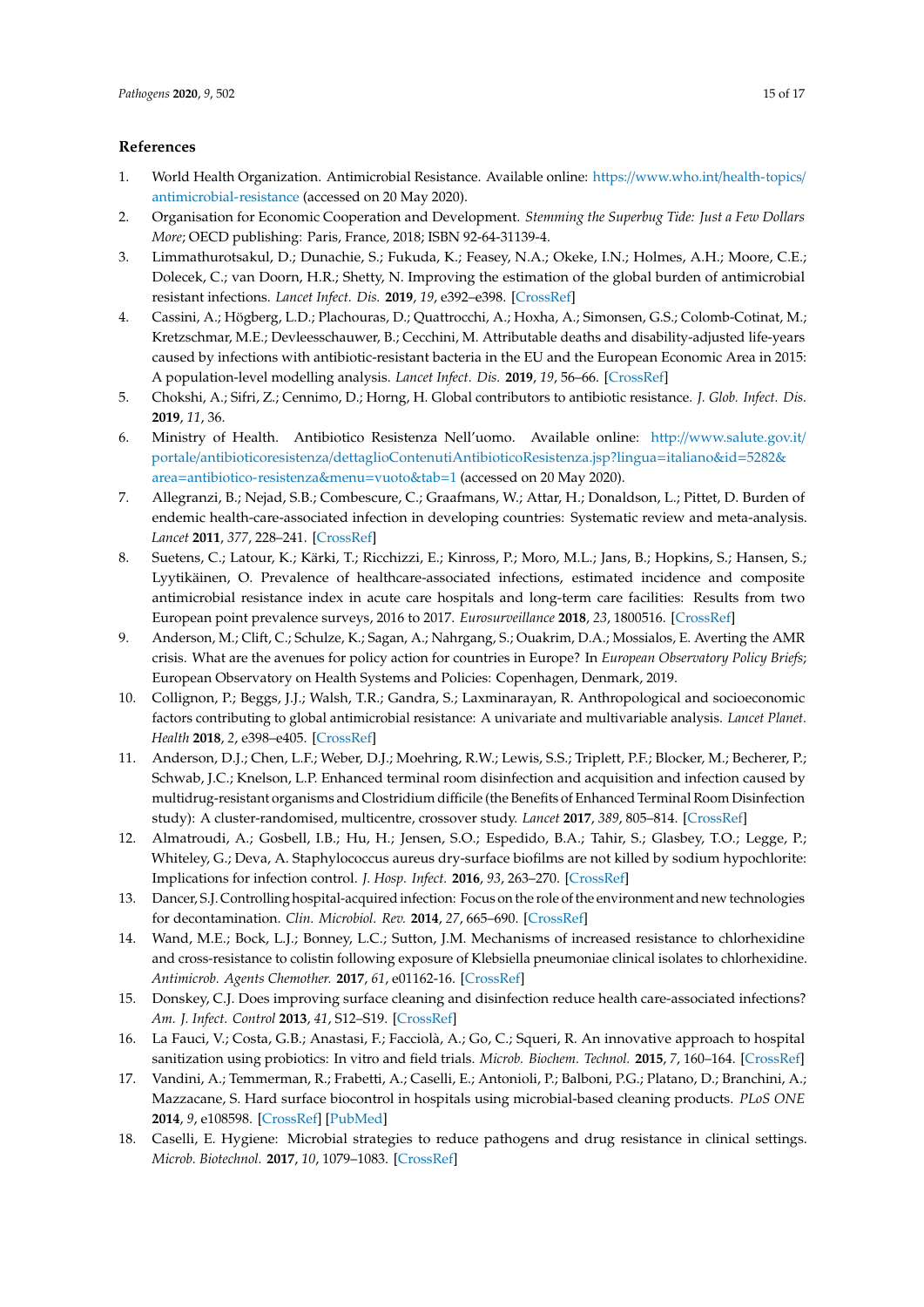- <span id="page-15-0"></span>19. Caselli, E.; Arnoldo, L.; Rognoni, C.; D'Accolti, M.; Soffritti, I.; Lanzoni, L.; Bisi, M.; Volta, A.; Tarricone, R.; Brusaferro, S. Impact of a probiotic-based hospital sanitation on antimicrobial resistance and HAI-associated antimicrobial consumption and costs: A multicenter study. *Infect. Drug Resist.* **2019**, *12*, 501. [\[CrossRef\]](http://dx.doi.org/10.2147/IDR.S194670)
- <span id="page-15-1"></span>20. Caselli, E.; Brusaferro, S.; Coccagna, M.; Arnoldo, L.; Berloco, F.; Antonioli, P.; Tarricone, R.; Pelissero, G.; Nola, S.; La Fauci, V. Reducing healthcare-associated infections incidence by a probiotic-based sanitation system: A multicentre, prospective, intervention study. *PLoS ONE* **2018**, *13*, 0199616. [\[CrossRef\]](http://dx.doi.org/10.1371/journal.pone.0199616)
- <span id="page-15-2"></span>21. Rosenbaum, P.R.; Rubin, D.B. The central role of the propensity score in observational studies for causal effects. *Biometrika* **1983**, *70*, 41–55. [\[CrossRef\]](http://dx.doi.org/10.1093/biomet/70.1.41)
- 22. Rosenbaum, P.R.; Rubin, D.B. Constructing a control group using multivariate matched sampling methods that incorporate the propensity score. *Am. Stat.* **1985**, *39*, 33–38.
- <span id="page-15-3"></span>23. Peikes, D.N.; Moreno, L.; Orzol, S.M. Propensity score matching: A note of caution for evaluators of social programs. *Am. Stat.* **2008**, *62*, 222–231. [\[CrossRef\]](http://dx.doi.org/10.1198/000313008X332016)
- <span id="page-15-4"></span>24. Leuven, E.; Sianesi, B. PSMATCH2: Stata module to perform full Mahalanobis and propensity score matching, common support graphing, and covariate imbalance testing. 2003. Available online: [https:](https://econpapers.repec.org/software/bocbocode/s432001.htm) //[econpapers.repec.org](https://econpapers.repec.org/software/bocbocode/s432001.htm)/software/bocbocode/s432001.htm (accessed on 20 May 2020).
- <span id="page-15-5"></span>25. Thorpe, K.E.; Joski, P.; Johnston, K.J. Antibiotic-resistant infection treatment costs have doubled since 2002, now exceeding \$2 billion annually. *Health A*ff*.* **2018**, *37*, 662–669. [\[CrossRef\]](http://dx.doi.org/10.1377/hlthaff.2017.1153)
- 26. Currie, C.J.; Berni, E.; Jenkins-Jones, S.; Poole, C.D.; Ouwens, M.; Driessen, S.; de Voogd, H.; Butler, C.C.; Morgan, C.L. Antibiotic treatment failure in four common infections in UK primary care 1991–2012: Longitudinal analysis. *BMJ* **2014**, *349*, g5493. [\[CrossRef\]](http://dx.doi.org/10.1136/bmj.g5493) [\[PubMed\]](http://www.ncbi.nlm.nih.gov/pubmed/25249162)
- 27. Longo, C.; Bartlett, G.; MacGibbon, B.; Mayo, N.; Rosenberg, E.; Nadeau, L.; Daskalopoulou, S.S. The effect of obesity on antibiotic treatment failure: A historical cohort study. *Pharmacoepidemiol. Drug Saf.* **2013**, *22*, 970–976. [\[CrossRef\]](http://dx.doi.org/10.1002/pds.3461)
- <span id="page-15-6"></span>28. Hess, G.; Hill, J.W.; Raut, M.K.; Fisher, A.C.; Mody, S.; Schein, J.R.; Chen, C.-C. Comparative antibiotic failure rates in the treatment of community-acquired pneumonia: Results from a claims analysis. *Adv. Ther.* **2010**, *27*, 743–755. [\[CrossRef\]](http://dx.doi.org/10.1007/s12325-010-0062-1) [\[PubMed\]](http://www.ncbi.nlm.nih.gov/pubmed/20799007)
- <span id="page-15-7"></span>29. Runciman, W.B. Lessons from the Australian Patient Safety Foundation: Setting up a national patient safety surveillance system—Is this the right model? *BMJ Qual. Saf.* **2002**, *11*, 246–251. [\[CrossRef\]](http://dx.doi.org/10.1136/qhc.11.3.246) [\[PubMed\]](http://www.ncbi.nlm.nih.gov/pubmed/12486989)
- <span id="page-15-8"></span>30. European Union. Services—505366-2019. Available online: https://ted.europa.eu/udl?uri=[TED:NOTICE:](https://ted.europa.eu/udl?uri=TED:NOTICE:505366-2019:TEXT:EN:HTML) [505366-2019:TEXT:EN:HTML](https://ted.europa.eu/udl?uri=TED:NOTICE:505366-2019:TEXT:EN:HTML) (accessed on 20 May 2020).
- <span id="page-15-9"></span>31. Ministry of Health. Rapporto Annuale Sull'attività Di Ricovero Ospedaliero. Dati SDO 2018. Available online: http://www.salute.gov.it/portale/documentazione/[p6\\_2\\_8\\_3\\_1.jsp?lingua](http://www.salute.gov.it/portale/documentazione/p6_2_8_3_1.jsp?lingua=italiano&id=33)=italiano&id=33 (accessed on 20 May 2020).
- <span id="page-15-10"></span>32. Greenhalgh, T.; Wherton, J.; Papoutsi, C.; Lynch, J.; Hughes, G.; Hinder, S.; Fahy, N.; Procter, R.; Shaw, S. Beyond adoption: A new framework for theorizing and evaluating nonadoption, abandonment, and challenges to the scale-up, spread, and sustainability of health and care technologies. *J. Med. Internet Res.* **2017**, *19*, e367. [\[CrossRef\]](http://dx.doi.org/10.2196/jmir.8775) [\[PubMed\]](http://www.ncbi.nlm.nih.gov/pubmed/29092808)
- 33. Ciani, O.; Armeni, P.; Boscolo, P.R.; Cavazza, M.; Jommi, C.; Tarricone, R. De innovatione: The concept of innovation for medical technologies and its implications for healthcare policy-making. *Health Policy Technol.* **2016**, *5*, 47–64. [\[CrossRef\]](http://dx.doi.org/10.1016/j.hlpt.2015.10.005)
- <span id="page-15-11"></span>34. Smith, B.D.; Tarricone, R.; Vella, V. The role of product life cycle in medical technology innovation. *J. Med. Mark.* **2013**, *13*, 37–43. [\[CrossRef\]](http://dx.doi.org/10.1177/1745790413476876)
- <span id="page-15-12"></span>35. Sullivan, S.D.; Mauskopf, J.A.; Augustovski, F.; Caro, J.J.; Lee, K.M.; Minchin, M.; Orlewska, E.; Penna, P.; Barrios, J.-M.R.; Shau, W.-Y. Budget impact analysis—Principles of good practice: Report of the ISPOR 2012 Budget Impact Analysis Good Practice II Task Force. *Value Health* **2014**, *17*, 5–14. [\[CrossRef\]](http://dx.doi.org/10.1016/j.jval.2013.08.2291)
- <span id="page-15-13"></span>36. Caselli, E.; Antonioli, P.; Mazzacane, S. Safety of probiotics used for hospital environmental sanitation. *J. Hosp. Infect.* **2016**, *94*, 193. [\[CrossRef\]](http://dx.doi.org/10.1016/j.jhin.2016.06.021)
- <span id="page-15-14"></span>37. Caselli, E.; D'Accolti, M.; Vandini, A.; Lanzoni, L.; Camerada, M.T.; Coccagna, M.; Branchini, A.; Antonioli, P.; Balboni, P.G.; Di Luca, D. Impact of a probiotic-based cleaning intervention on the microbiota ecosystem of the hospital surfaces: Focus on the resistome remodulation. *PLoS ONE* **2016**, *11*, 0148857. [\[CrossRef\]](http://dx.doi.org/10.1371/journal.pone.0148857)
- <span id="page-15-15"></span>38. Clift, C. *Review of Progress on Antimicrobial Resistance*; Chatham House: London, UK, 2019.
- <span id="page-15-16"></span>39. Bock, L.J.; Wand, M.E.; Sutton, J.M. Varying activity of chlorhexidine-based disinfectants against Klebsiella pneumoniae clinical isolates and adapted strains. *J. Hosp. Infect.* **2016**, *93*, 42–48. [\[CrossRef\]](http://dx.doi.org/10.1016/j.jhin.2015.12.019) [\[PubMed\]](http://www.ncbi.nlm.nih.gov/pubmed/26899354)